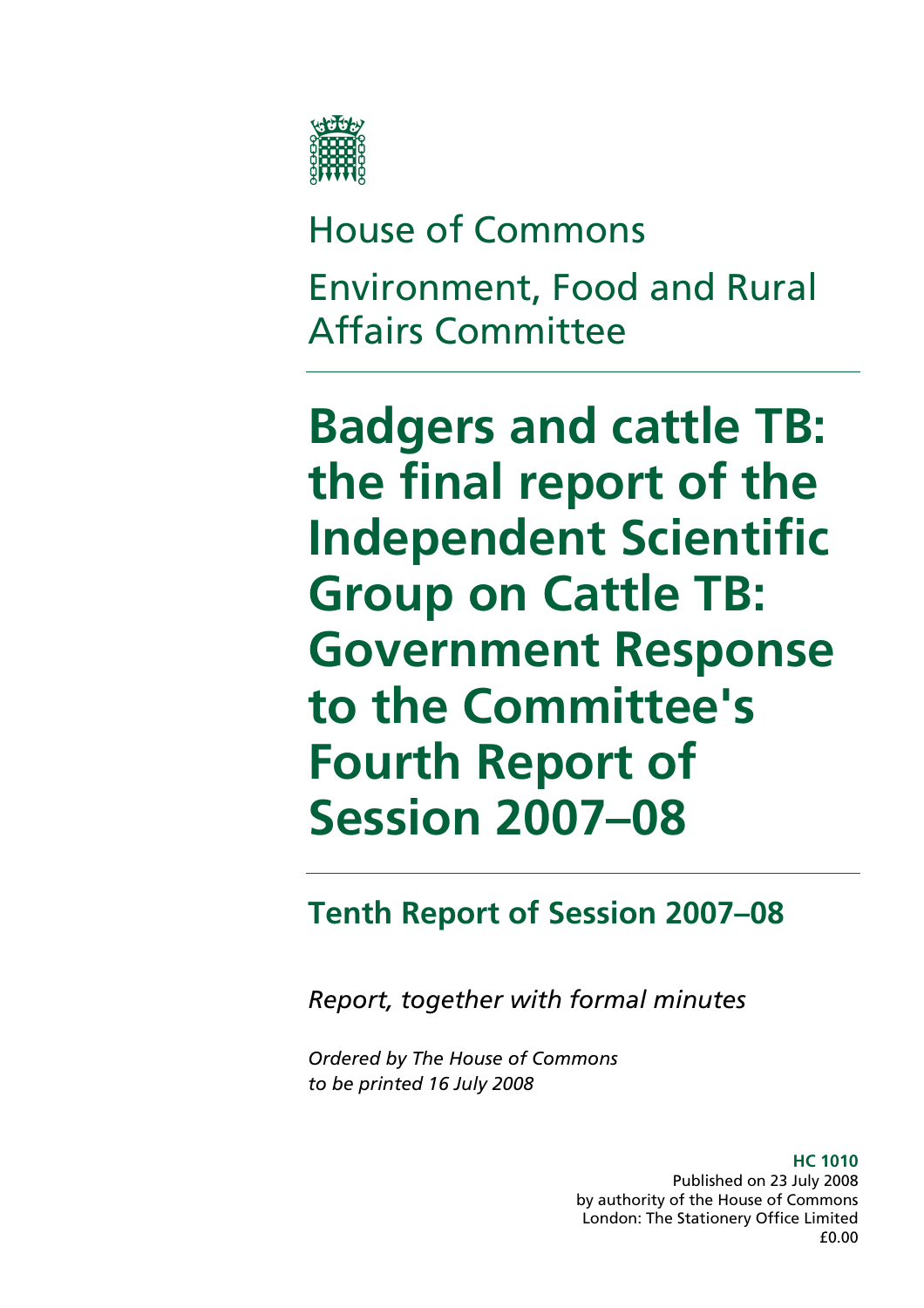#### **Environment, Food and Rural Affairs Committee**

The Environment, Food and Rural Affairs Committee is appointed by the House of Commons to examine the expenditure, administration, and policy of the Department for Environment, Food and Rural Affairs and its associated bodies.

#### **Current membership**

Mr Michael Jack (Conservative, Fylde) (Chairman) Mr Geoffrey Cox (Conservative, Torridge & West Devon) Mr David Drew (Labour, Stroud) Mr James Gray (Conservative, North Wiltshire) Patrick Hall (Labour, Bedford) Lynne Jones (Labour, Birmingham, Selly Oak) David Lepper (Labour, Brighton Pavilion) Miss Anne McIntosh (Conservative, Vale of York) Mr Dan Rogerson (Liberal Democrat, North Cornwall) Sir Peter Soulsby (Labour, Leicester South) Dr Gavin Strang (Labour, Edinburgh East) David Taylor (Labour, North West Leicestershire) Paddy Tipping (Labour, Sherwood) Mr Roger Williams (Liberal Democrat, Brecon & Radnorshire)

The following members were also members of the Committee during the original inquiry

Daniel Kawczynski (Conservative, Shrewsbury & Atcham), Mrs Madeleine Moon (Labour, Bridgend) and Mr Jamie Reed (Labour, Copeland).

#### **Powers**

The Committee is one of the departmental select committees, the powers of which are set out in House of Commons Standing Orders, principally in SO No. 152. These are available on the Internet via www.parliament.uk.

#### **Publications**

The reports and evidence of the Committee are published by The Stationery Office by Order of the House. All publications of the Committee (including press notices) are on the Internet at

www.parliament.uk/efracom

#### **Committee staff**

The current staff of the Committee are Chris Stanton (Clerk), Nerys Welfoot (Second Clerk), Sarah Coe (Committee Specialist—Environment), Marek Kubala and Joanna Dodd (Inquiry Managers), Andy Boyd and Briony Potts (Committee Assistants) and Mandy Sullivan (Secretary).

#### **Contacts**

All correspondence should be addressed to the Clerk of the Environment, Food and Rural Affairs Committee, House of Commons, 7 Millbank, London SW1P 3JA. The telephone number for general enquiries is 020 7219 5774; the Committee's e-mail address is: efracom@parliament.uk. Media inquiries should be addressed to Laura Kibby on 020 7219 0718.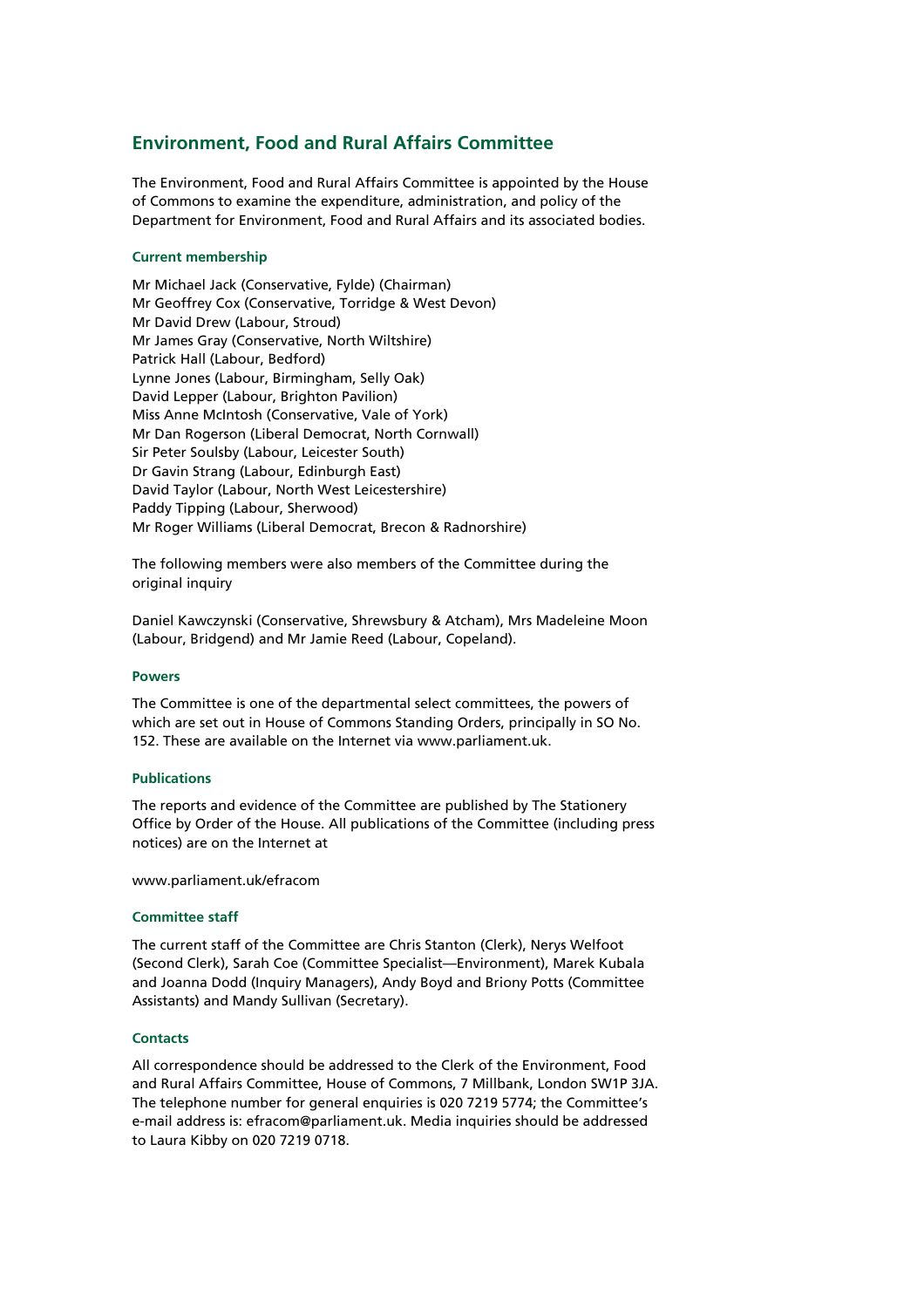# **Contents**

| <b>Report</b>                                                                | Page |
|------------------------------------------------------------------------------|------|
| <b>Tenth Report</b>                                                          | 3    |
| Introduction                                                                 | 3    |
| Comments on the Government response                                          | 4    |
| Cattle-based measures                                                        | 4    |
| Epidemiology and Biosecurity                                                 | 5    |
| Vaccines                                                                     | 6    |
| Compensation                                                                 |      |
| The decision not to cull                                                     |      |
| Scientific advice                                                            | 8    |
| <b>Appendix</b>                                                              | 9    |
| Government response                                                          | 9    |
| Introduction                                                                 | q    |
| The Government response to the Committee's conclusions and recommendations13 |      |
| Strategy to tackle bovine TB                                                 | 13   |
| Cattle based measures                                                        | 14   |

#### **Formal Minutes 24**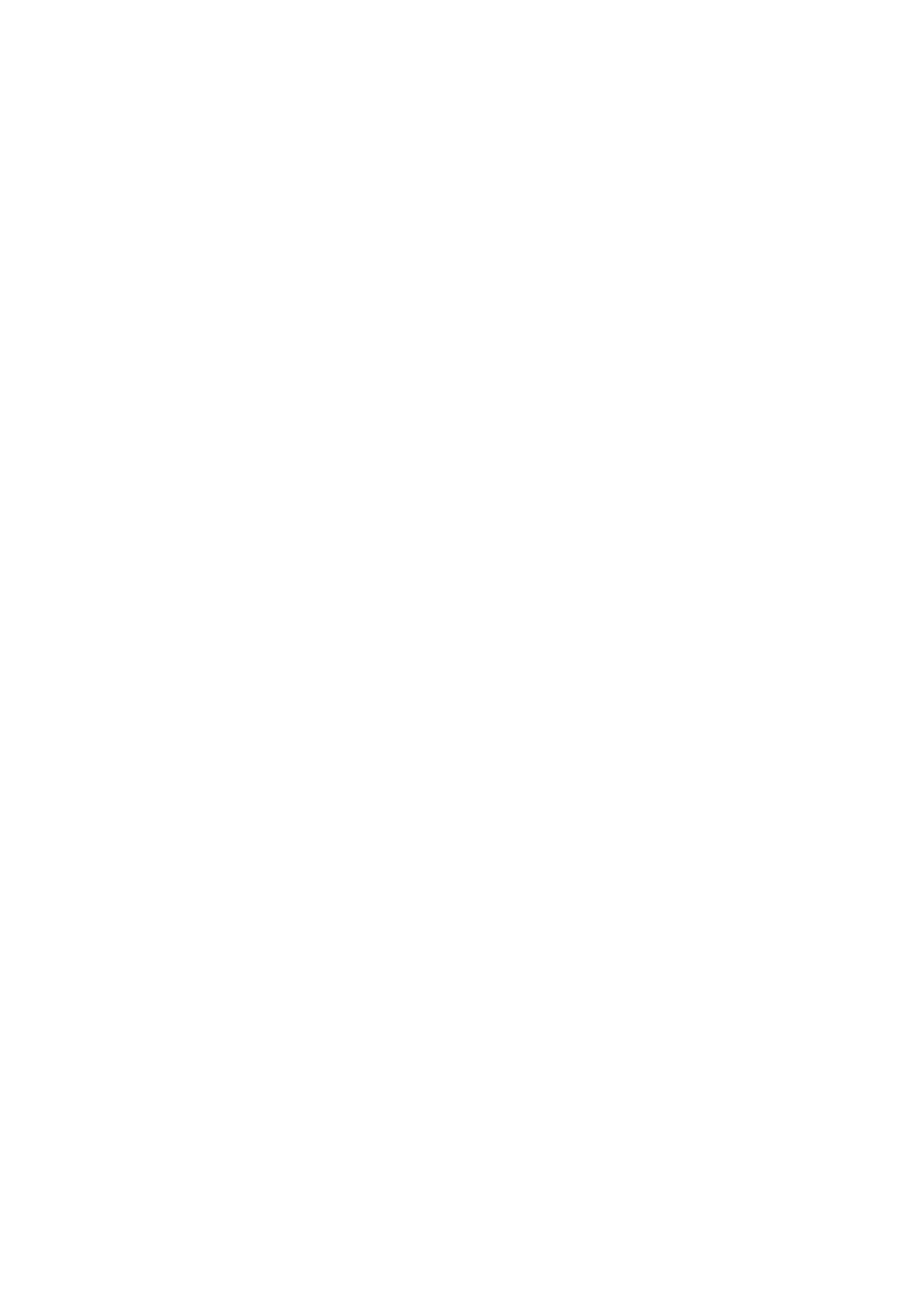# Tenth Report

# **Introduction**

1. Our Fourth Report of Session 2007–08, Badgers and cattle TB: the final report of the Independent Scientific Group on Cattle TB, was published on 27 February 2008 as HC 130.

2. Our Report considered that cattle TB was one of the most serious animal health problems in Great Britain today, with the number of infected cattle doubling every four and a half years. The consequential growing cost of the disease to the taxpayer and to the farming industry was unsustainable. In "hot spot" areas where the prevalence of the disease was highest, the farming industry had reached a breaking point as the disruption to business in both human and economic terms had become unacceptable. The final straw for many farmers had proved to be the introduction of a new system of valuations for their slaughtered cattle which had proved inequitable in many cases.

3. We concluded that the Government's current method of controlling cattle TB, that of surveillance, testing and slaughter, was not working effectively. We recommended that Government adopt a multi-faceted approach to tackling cattle TB, using all methods available. We concluded that the Government's strategy for cattle TB should include: more frequent cattle testing, with more frequent and targeted combined use of the tuberculin skin test and the gamma interferon test; the evaluation of post-movement cattle testing; greater communication with farmers on the benefits of biosecurity measures; the deployment of badger and cattle vaccines when they become available in the future; and continued work on the epidemiology of the disease.

4. We also recognised that under certain well-defined circumstances it was possible that badger culling could make a contribution towards the reduction in incidence of the disease in hot spot areas. However, we acknowledged that badger culling alone would never provide a universal solution to the problem of cattle TB.

5. We agreed to the request of the Secretary of State for Environment, Food and Rural Affairs who asked that the Government be allowed more than two months to respond to our Report. We eventually received the Government's response on 4 July 2008, in advance of the Secretary of State's announcement on TB policy to Parliament on 7 July, and we publish it as an Appendix to this Report.

6. We are extremely disappointed that the response was so tentative in many areas. It also appears to play down the serious nature of this disease, asserting that the problem is a regional one, that the Government's cattle TB policies are working effectively, and that the position is not as "bleak" as our Report suggested. We note that PSA 9 (adopted in 2004) set a target for Defra to reduce the spread of cattle TB to new parishes to below the incremental trend of 17.5 confirmed new incidents per annum by the end of 2008, but not a target for the reduction of TB in existing hot spot areas or overall. The Departmental Annual Report 2008 says that the Department is "on course" for meeting its targets for limiting the spread of cattle TB to areas currently free from the disease. Whilst this might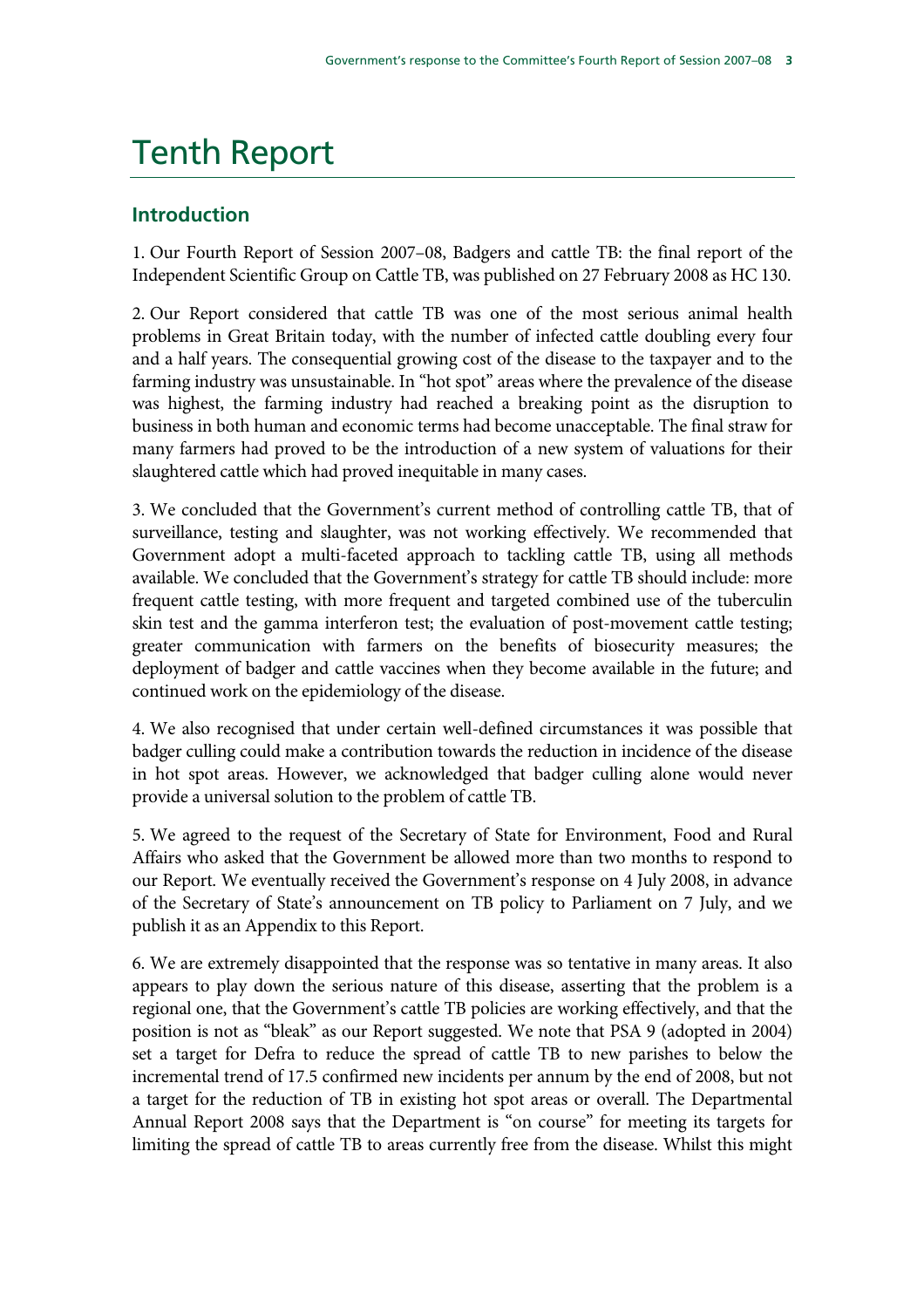explain the optimism contained in the Government response, the statistics for incidence of cattle TB in 2007 show that the number of herd breakdowns is still increasing.<sup>1</sup>

7. The Government is unwise to have put all its eggs in one basket and to have chosen to focus its energies and funding on the long-term goal of developing cattle and badger vaccines when it is unlikely that a badger vaccine will be available before 2014 and a cattle vaccine before 2015. **The response indicates that there is little in the Government's strategy, beyond the current policy of surveillance, testing and slaughter, to tackle the disease in the short-term. This is not good enough—it fails to recognise fully the seriousness of the situation.**

8. In addition, the Government has said that many of its decisions on whether to implement stricter cattle-based measures will be made in consultation with the industry, by a new Bovine TB Partnership Group. The Government is thereby opting out of leadership of the issue, and subcontracting important decisions with high cost implications. It is unclear what levels of support, financial or administrative, the Government will be providing for this Group, or what levels of information and research Defra will allow the Group to have access to. Moreover, Defra's plans for partnership with farmers on the issue of animal disease control appear to be in disarray as the farming industry has walked away from current discussions on responsibility and cost-sharing.<sup>2</sup> This will surely have serious consequences for the credibility of the Government's plans for a Bovine TB Partnership Group to discuss cattle-based measures with the industry.

9. We set out our views in more detail below.

#### **Comments on the Government response**

#### *Cattle-based measures*

10. Paragraph 17 of the Government response states that it is committed to using all available methods which are "practical, cost-effective, and which can reasonably be expected to have a positive effect on reducing and controlling disease incidence", and that the Government is focussing on preventing spread of the disease to new areas rather than tackling the disease where it is already prevalent. Further examination of the response reveals that no additional measures, beyond what the Government is already doing, are proposed. The Government considers that it already has a "strong package" of cattle-based measures in place. We note that this package includes "zero tolerance" for overdue tests, and yet the number of overdue tests rose from 3,627 in 2006 to 4,806 in 2007. Although that figure has fallen again in the first four months of 2008 to 4,181, it remains higher than in 2006. $3$ 

<sup>1</sup> See 2007 statistics for Cattle TB at http://www.defra.gov.uk/animalh/tb/stats/07/2007gb.pdf and those for the first four months of 2008 at http://www.defra.gov.uk/animalh/tb/stats/08/april08gb.pdf

<sup>2</sup> See NFU press release "Government refusal to cull badgers is a disgraceful abdication of responsibility", 7 July 2008, http://www.nfuonline.com/x29039.xml

<sup>3</sup> Defra statistics on Bovine TB in 2006 are at http://www.defra.gov.uk/animalh/tb/stats/06/2006gb.pdf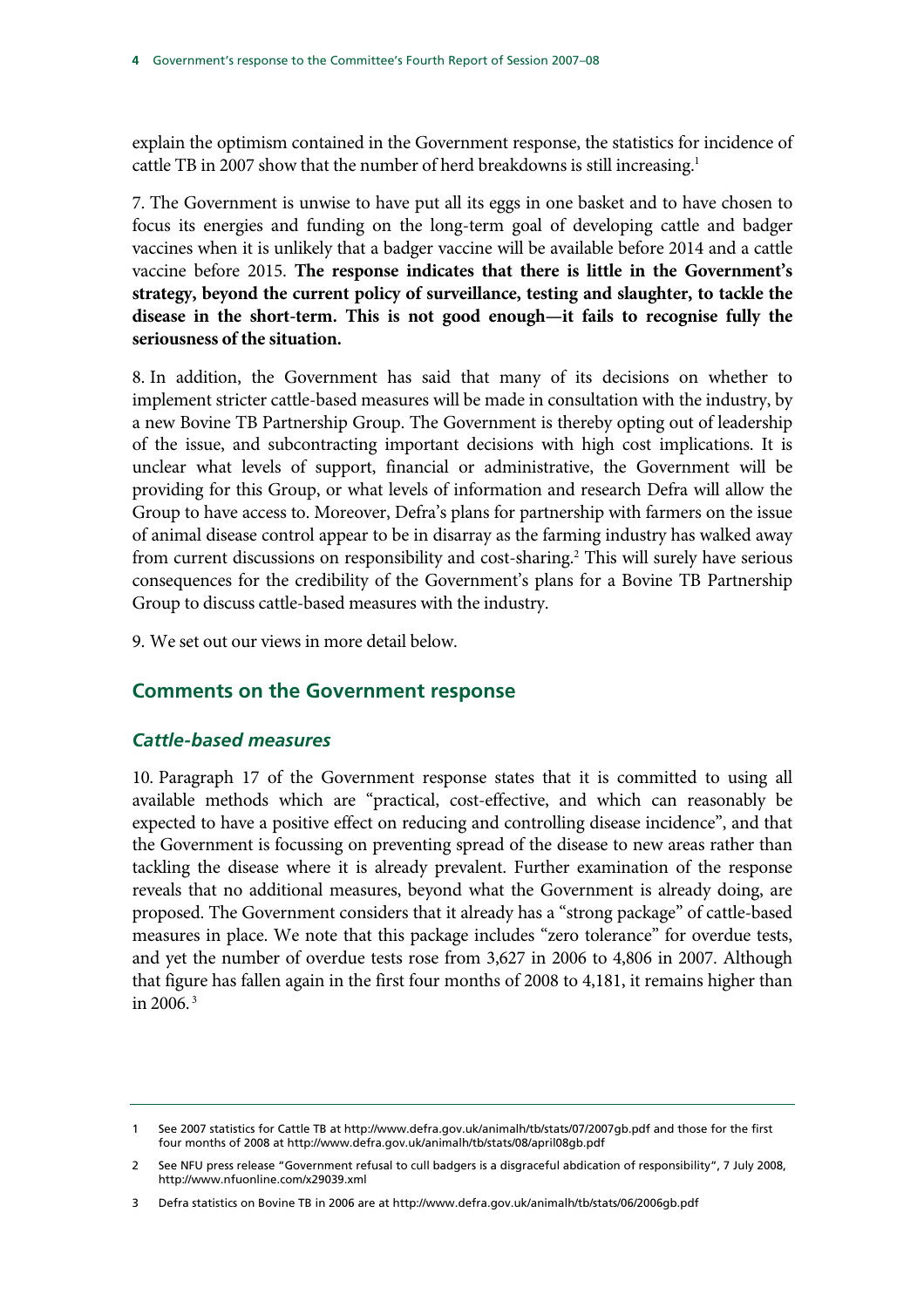### *Cattle Testing*

11. A review of the first full year of the use of the gamma interferon test is underway and we are pleased to note that the Government will consider the Committee's recommendations as part of this review. In paragraph 42, the response also states that the Government will "continue to work to increase the understanding of the gamma interferon test and build confidence in the role it can play in tackling disease". It is not clear what form this work will take.

12. Paragraph 24 of the response states that initial cost benefit analysis of measures such as increasing the frequency of cattle testing or making more extensive use of the gamma interferon test has suggested that they would come at a high cost with limited benefits. The Government has decided that the value of such measures first should be discussed with by the Bovine TB Partnership Group to be set up by Defra with the industry. **We ask Defra to provide the Committee with the analysis it has already undertaken of the costs involved in increased testing and increased use of the gamma interferon test, and also to provide details of the work to be undertaken on increasing understanding of the gamma interferon test and its accuracy. The Committee would also value details of any further work which Defra is undertaking to assess the efficiency of the skin test.**

13. As previously mentioned, the NFU and some livestock associations have withdrawn from cost-sharing discussions with Defra and are sceptical over the role of the new Bovine TB Partnership Group.<sup>4</sup> We are concerned that important discussions and decisions on **cattle-based measures will be delayed should the industry not be prepared to participate in the work of the Bovine TB Partnership Group.**

### *Epidemiology and Biosecurity*

14. In its response to the Committee's paragraphs 22 and 166, the Government acknowledges that the lack of certainty over the feasibility of husbandry measures in reducing the disease risk has meant that farmers have reservations about accepting Defra's advice on biosecurity. In response to the Committee's paragraph 117, the Government said that it had decided that further research was "unlikely to yield conclusive answers on the exact means of transmission between cattle and badgers" but that it would "continue to consider new ideas". **The Government must clarify what it means by considering new ideas about the transmission of the disease between cattle and badgers and provide further explanation as to why a conclusive answer on the spread of cattle TB cannot be produced.**

15. The response suggests that the new Bovine TB Partnership Group could have a role to play in deciding how the Government communicates biosecurity measures agreed by the Bovine TB Husbandry Working Group, but the response is unclear on how the Bovine TB Husbandry Working Group will decide what measures are effective, other than recommending that "by introducing a number of measures and following best-practice advice the cumulative effect may result in a reduction of bovine TB incidence". Results of a Government-funded husbandry research project currently underway, including a cost

See NFU press release "Government refusal to cull badgers is a disgraceful abdication of responsibility", 7 July 2008, http://www.nfuonline.com/x29039.xml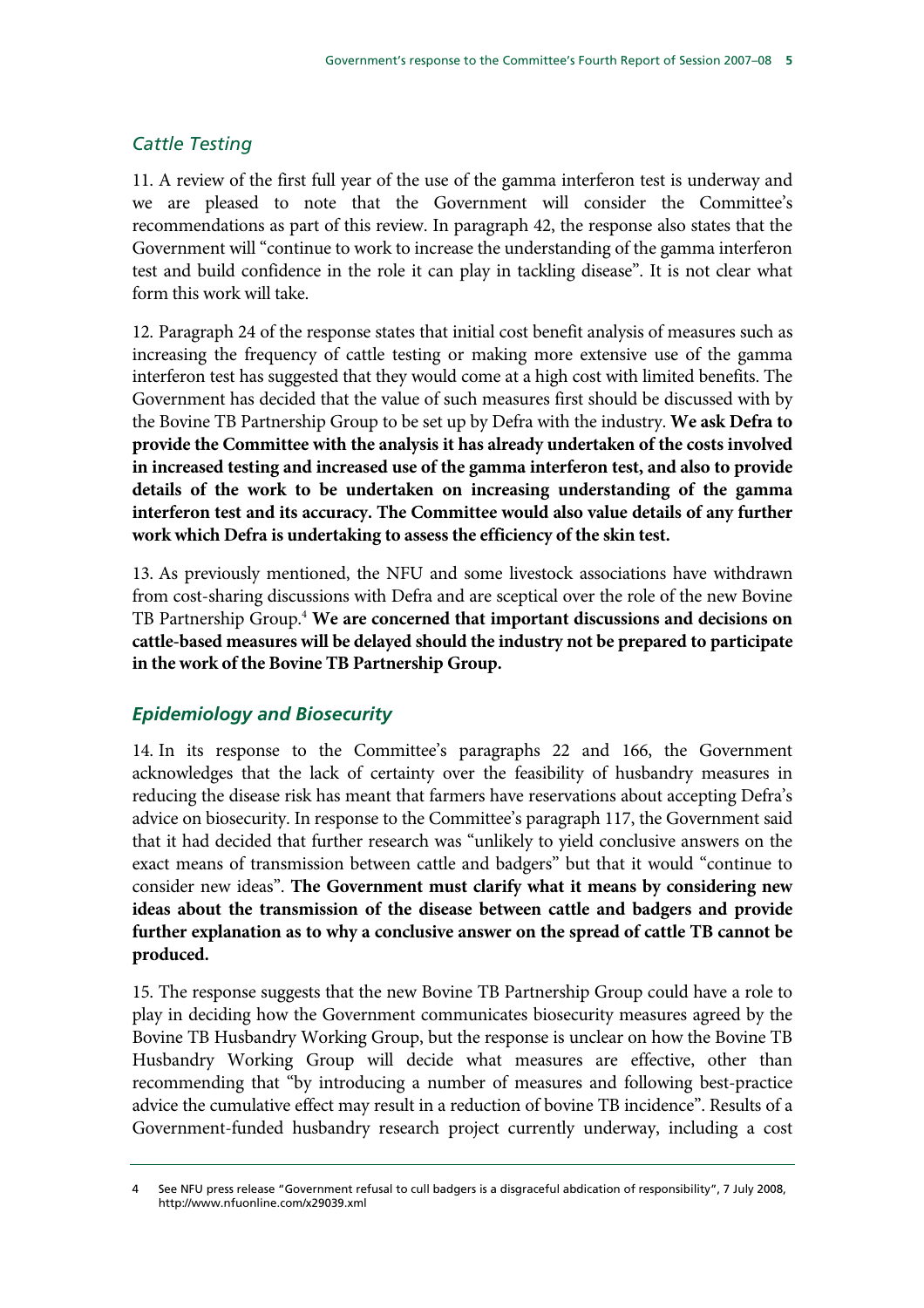benefit analysis of husbandry measures, is not due to become available until early 2010. As observed in our Report, the Welsh Assembly Government has set up a Husbandry Intensive Treatment Area to evaluate the effectiveness of improved biosecurity measures. The Government response suggests that it might trial a similar approach in England, but that it intends to wait for the outcome of the Welsh Assembly Government's work in this area. **Further information on the real benefits of improved animal husbandry in the fight against cattle TB is unlikely to be available in the near future. We urge Defra to make the results of the biosecurity research available as soon as possible. It should use its close working links with the Welsh Assembly Government to learn from its experiences on the Welsh animal husbandry intensive treatment area, and make preparations to introduce a similar scheme in England on a pilot basis at short notice.**

16. In paragraph 48, the response states that the Government would consider making additional funding available to support initiatives aimed at assisting parts of the farming sector "in managing the impact of living in high risk areas". **The Government should provide more information on what this means, and on the incentives it might provide to farmers in hot spot areas for implementing biosecurity measures.**

#### *Vaccines*

17. We are encouraged by the Government's response to paragraphs 187–189 of our Report which recommended that the Government prioritise the development of a vaccine strategy. The Government has been working with scientists and stakeholders on developing such a strategy for the potential use of vaccines. This strategy will be vital to the Government in the approach it has decided to take towards the disease.

18. We are also encouraged that the Government has decided to invest more funds in vaccine research, as we were told that although extra funding was unlikely to bring the current vaccine timetable forward, it would make the projected timescales for vaccines more robust. **Vaccines still remain a long-term solution and there are many administrative, hurdles both in this country and the EU, before a vaccine strategy could be implemented. The Government should commit to early discussions with the European Commission to establish clearly under what circumstances it might accept a vaccine solution to cattle TB as we are unique in Europe in pursuing this approach.**

19. We understand that the £20 million announced by the Secretary of State on 7 July to be spent on vaccines research over the current CSR period of 2008–11 consists of the following elements:

- £10.4m will fund vaccines research already contracted to take forward, during the current CSR period (projects on which Defra has already spent £18m over the past 10 years)
- £9.6m is funding for further new vaccines work, not yet contracted, during the current CSR period 08–11.

The research projects will continue for a number of years and will straddle the current CSR and the next one (2011–2014). This effectively represents an additional funding commitment in the next CSR. As a result, further £15m is anticipated to be spent on vaccines research to develop fully licensed vaccines in the next CSR period.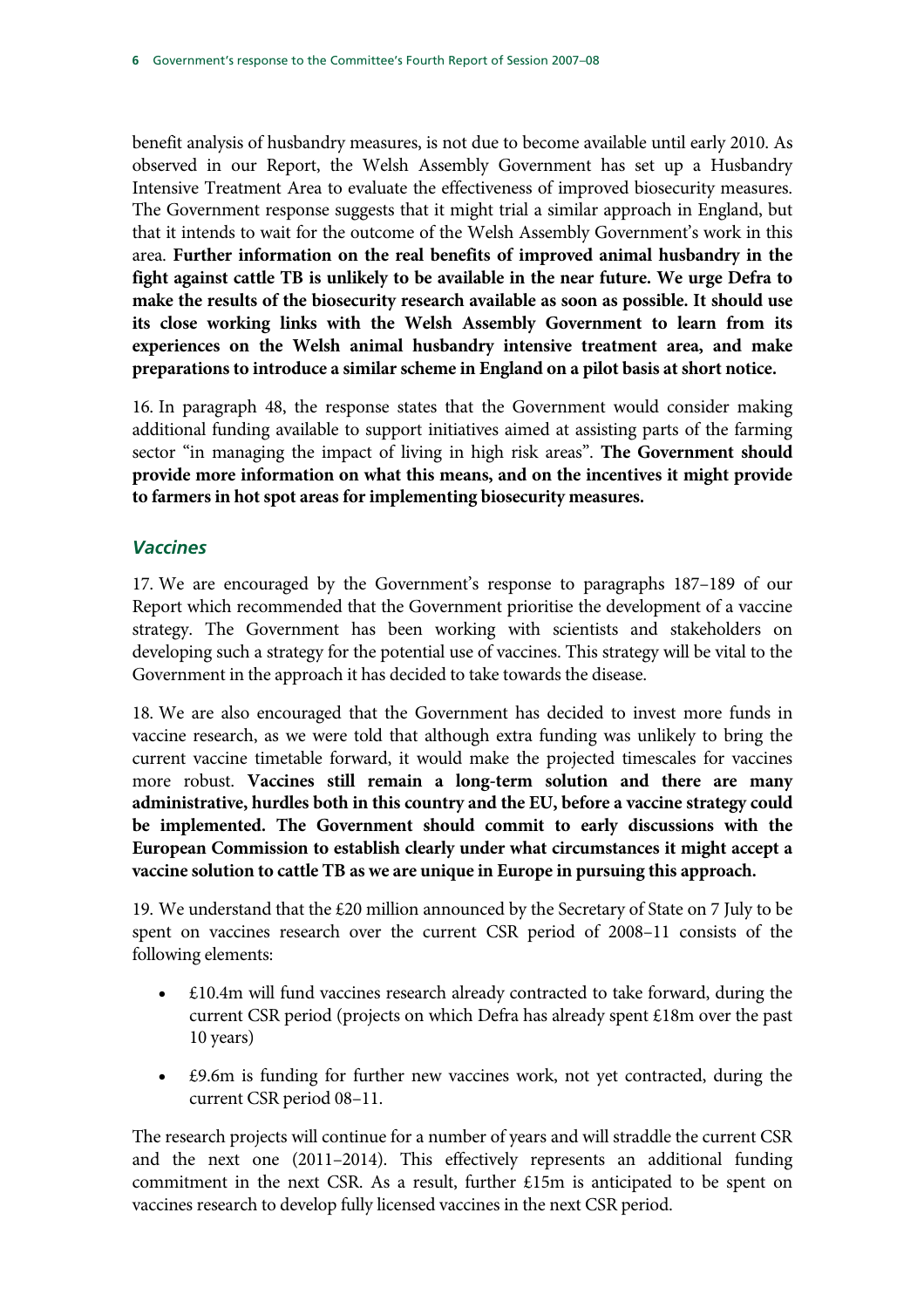20. The Secretary of State also announced that additional funding would be provided for the injectable badger vaccine deployment project. **The Government should announce as soon as possible the terms of reference of the new vaccines research to be funded by the Government, together with the total amount of funding that it intends to invest in the injectable badger vaccine deployment project. The Government should provide the Committee with further information on all the Government-funded vaccine research projects currently underway, including breakdowns of the funding provided on each project, together with a clear timetable for licensed badger and cattle vaccines. Also, Defra should include in its Departmental Annual Report to Parliament a detailed update on the progress of its vaccine development work.**

21. In addition, in paragraph 19, the Government states that it will continue to invest in research into various aspects of cattle TB in order to inform policy making. **Defra should provide the Committee on a six monthly basis of details of any other scientific research into cattle TB that is under way.**

#### *Compensation*

22. The recent decision by the High Court on 14 July 2008 suggests that the Committee was right to conclude that the current system of table valuation was unfair to pedigree farmers.5 **We await with interest Defra's decision on whether to appeal against the High Court judgment, but reiterate that if Defra wishes to continue with its policy of costsharing, and regain the confidence of the cattle industry, it must be prepared to pay a fair price for cattle which are compulsorily slaughtered.**

23. In response to our recommendation in paragraph 35 on a clearly defined compensation policy for species other than cattle, the Government states that it has had discussions with the camelid industry, and that an interim policy is in place. **We ask whether representatives of the camelid industry have been invited to sit on the Bovine TB Partnership Group to assist Defra's work on a wider policy on cattle TB in species other than cattle.** 

#### *The decision not to cull*

24. In paragraph 12 of its response, the Government states that it has considered the evidence on the practicality of culling, the international evidence, and that it has discussed with issue with farming, veterinary, wildlife and police organisations and it has concluded that licences for farmers to cull badgers over a large area to prevent cattle TB will not be issued. However, Defra says that "we remain open to revisiting the policy under exceptional circumstances or if new scientific evidence were to become available." We would have hoped that Defra would have had detailed discussions with the NFU in the South West of England where the conditions are exceptionally serious. We are disappointed that Defra is unclear whether or not it had assessed the viability of the NFU's planned cull in the areas of South West of England designated as "VLA 9". **Defra should** 

<sup>5</sup> R (on the Application of Partridge Farms Ltd) v The Secretary of State for Environment, Food and Rural Affairs, 14 July 2008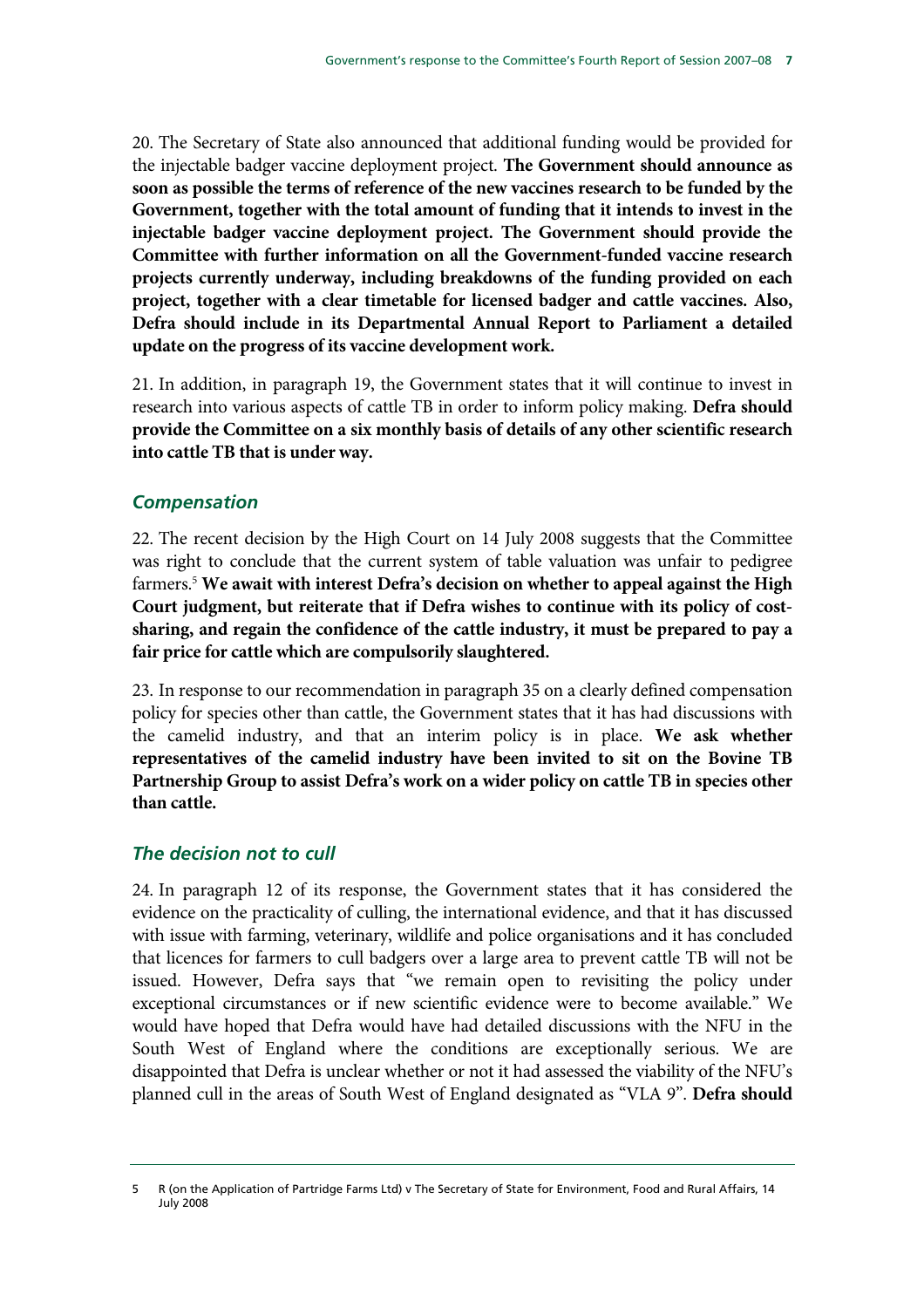**set out what assessment it made of the NFU's plans for an organised, long-term and large-scale coordinated cull.**

25. The Government's statement on revisiting the policy of culling is vague and its implications are unclear. **The Government should provide a clearer indication of the evidence it would need, and the circumstances that would be required, for it to revisit the policy of culling. In particular, it should state whether there is any scientific research currently under way that could produce new evidence?**

#### *Scientific advice*

26. Finally, we were disappointed, considering the Government's considerable investment in the ISG's ten year research programme and the continuing cost of cattle TB to the Government, at the Government's negative response to our recommendation that dialogue continue between the ISG and the new Government Scientific Adviser. We are surprised that the Government has based its decision not to cull on the ISG's final report, but does not wish to make further use of the Group's expertise.

27. **We ask Defra to respond to the points raised in this report. We will also be asking the Secretary of State to give oral evidence on his response to our original Report.**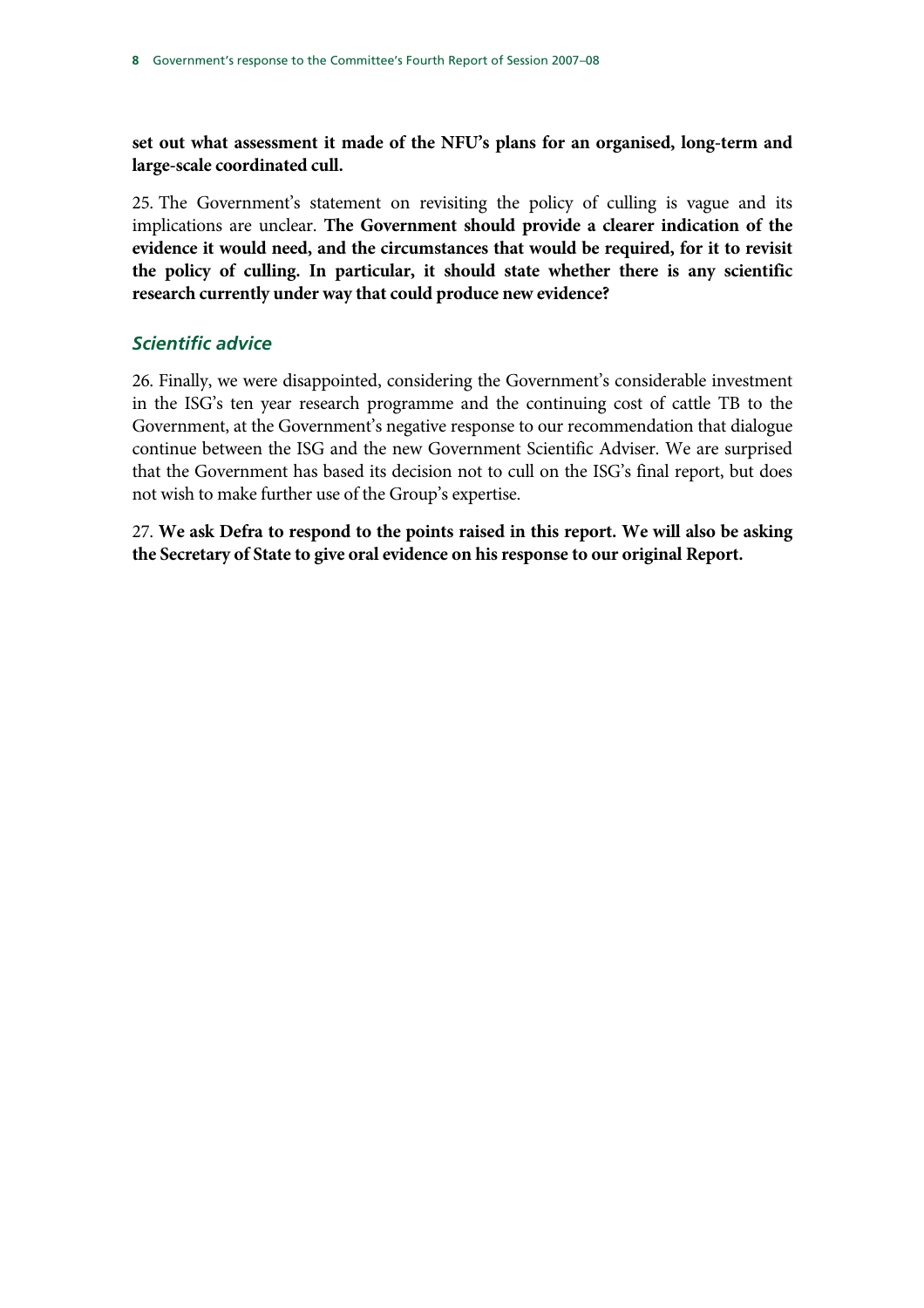# Appendix

# **Government response**

### *Introduction*

1. The Government is grateful to the Committee for their comprehensive and thoughtful report on bovine TB, which demonstrated clearly the complex issues that need to be addressed. The report sets out the strong views interested individuals and organisations hold on tackling bovine TB. These differences of opinion have also been clearly expressed to Ministers as they have met with the key stakeholders in the process of reaching decisions on how to tackle bovine TB in England.

2. Bovine TB has been a long-standing problem in Great Britain. From the 1930s onwards successive Governments have sought to bring the disease under control for a number of reasons, chiefly to protect public health, reduce the economic impact of the disease on the cattle industry and, more recently, to comply with our cattle trade obligations under European Union legislation. This was largely achieved from the mid 1970s to the early 1980s, when the animal and herd incidence of TB in cattle reached an all time low. However, since then disease incidence has increased again and last year nearly 4,200 new TB breakdowns were recorded (7.4% herd incidence) and 26,000 test reactors (4.4 for every 1,000 animals tested) were slaughtered across  $GB^6$ . The disease cost the taxpayer £576 million between 1997 and 2007<sup>7</sup>.

3. Government recognises that bovine TB is a serious problem for the farming industry; for farmers living with the disease it can be costly and disruptive, and for a few the economic consequences can be devastating. However, the overall position is not as bleak as the Committee's report suggests. Bovine TB is a largely regional problem, concentrated in England in the South West and West Midlands. In England just over 90% of cattle herds are free of bovine TB restrictions at any time, and some significant cattle farming areas of the country are largely free of the disease. On our current estimates, the economic impact of the disease on the British cattle industry as a whole is small, equivalent to less than 1% of the value of GB milk and beef sales.

4. We do not share the Committee's view that the control framework based on surveillance, testing and slaughter is not working effectively. Outside the high incidence areas the current system of surveillance, testing and slaughter does clear herds of bovine TB and reduce the risk of disease spread, and we have introduced measures in recent years which are strengthening this control regime.

5. We are, however, concerned about current bovine TB incidence and recognise that testing and slaughter of cattle alone will take a long time to reduce disease in areas where TB is endemic due to the high prevalence of infected cattle and the risk of reintroduction by infected badgers.

<sup>6</sup> Annual Report of the CVO 2007

http://www.defra.gov.uk/animalh/tb/stats/expenditure.htm £576m spend up to end of 2006/07 financial year.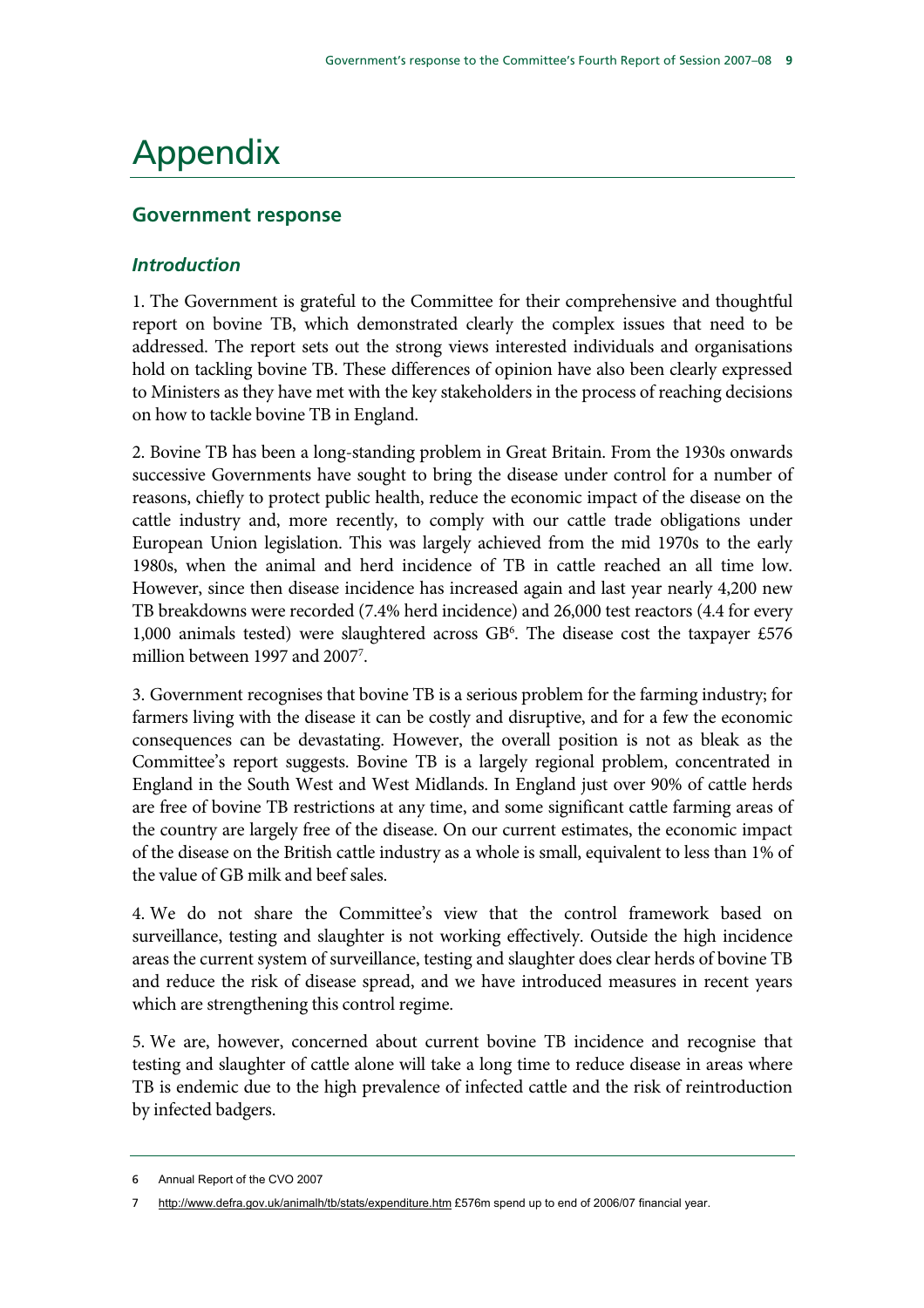6. We agree with the Committee that we need to look closely at how our current strategy might be improved. However, decisions on how we move forward cannot be taken by Government alone and we want to change the way Government and the farming industry work together to reach decisions about future bovine TB control measures.

7. The regional differences in the level of bovine TB in cattle mean that the approach to disease control needs to be proportionate and targeted. However, bovine TB is a slow moving and cyclical disease and policy changes will not deliver quick results; in the short to medium term any tightening of the existing TB surveillance regime is likely to lead to more reactor animals and herds being identified. The additional cattle measures introduced since 2005 have strengthened the long established surveillance programme, particularly through the introduction of pre-movement testing, annual reviews of local TB testing frequencies, automatic restrictions on all herds with an overdue test and targeted use of the gamma interferon test. Due to the nature of the disease it will inevitably be a number of years before we can evaluate the full impact of these policy changes.

8. For many years the role badgers play in transmitting bovine TB to cattle has polarised the views of stakeholder organisations and the public. In 1971 the link was made between a tuberculous badger found dead on a farm in Gloucestershire and an outbreak of bovine TB in cattle on that farm, and from 1975 until early 1998 successive Government-led badger culling strategies were used. In 1997, John Krebs (now Lord Krebs) led a review of bovine TB, looking particularly at the role of badgers in the disease in cattle. Its main recommendation was to set up a scientific experiment to quantify the impact of culling badgers and so, in 1998, the Randomised Badger Culling Trial (RBCT) was established. The RBCT was overseen by the Independent Scientific Group on Cattle TB (ISG) and involved an investment of approximately £50 million in order to develop a comprehensive scientific evidence base. The ISG's Final Report, which the Committee reviewed, concluded that culling as carried out in the RBCT could only deliver marginal benefits. While it was possible that a prolonged and effective cull over a larger area could reduce the incidence of bovine TB, the ISG's judgement was that the practicality of delivering a cull on this scale, and its economic cost, meant that badger culling could "not meaningfully contribute" to tackling the disease.

9. The former Secretary of State for Defra, David Miliband, asked the then Government Chief Scientific Adviser (GCSA), Sir David King, to carry out an assessment of the scientific evidence in the ISG's final report as well as the other types of evidence that must be taken into account in reaching a policy decision on badgers and bovine TB. The aim was to help the Government make the right decision based upon the most extensive evidence base possible. Sir David published the conclusions of his group in October 2007.

10. Both the ISG's and Sir David's reports say that badger culling could have an overall beneficial effect, although they differ on the degree of benefit that might be achieved. Both reports also identified that the way in which culling is carried out would be critical if it was to deliver any benefits. They recognised that only culling badgers over a wide area, and maintaining this cull for a number of years, would deliver benefits, and also that a more limited cull that did not encompass enough land in a defined area, or one that was not sustained, could actually make the situation worse. Both reports clearly recognised that it is crucial for the practicality of delivery, and the balance of costs and benefits to be considered alongside the scientific evidence.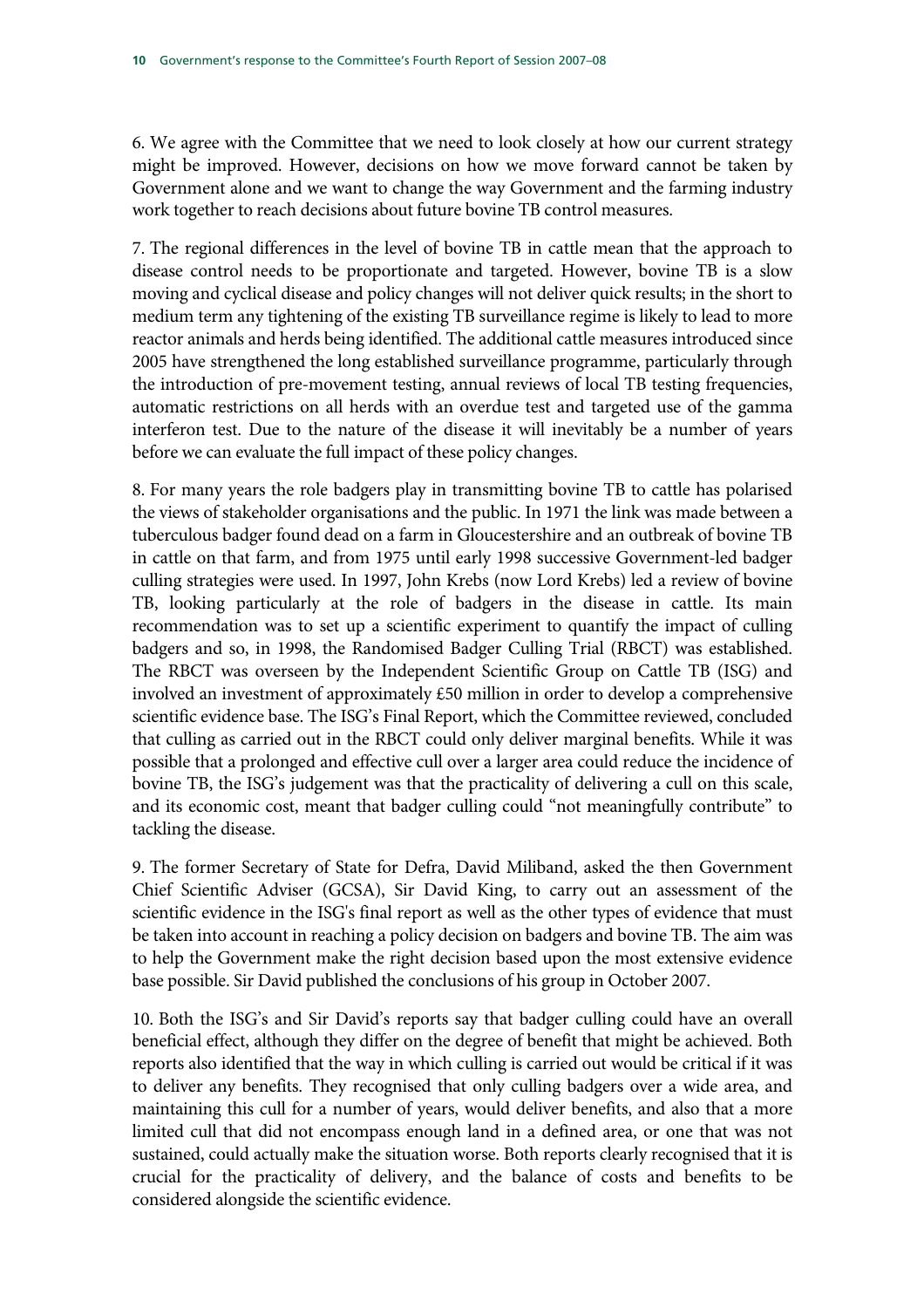11. The Committee recommended that licences for culling badgers should only be issued to farmers if they complied with the conditions set out by the ISG and Sir David King. As the Committee recognises, the scientific evidence shows that the way a cull is delivered is critical. It would be very difficult to deliver an effective large area cull in practice; it would be a costly operation that would need to be continued for a number of years. Public opposition to culling would also make yet more difficult the challenge of delivering an effective cull. The Government agrees with the Committee that there is a risk that patchy, disorganised culling could make matters worse.

12. Having considered the evidence on the practicality of culling, the international evidence and having discussed the issue with farming, veterinary, wildlife and police organisations, the Government has concluded that its policy should be that licences for farmers to cull badgers over a large area to prevent bovine TB in cattle will not be issued, although we remain open to revisiting this policy under exceptional circumstances or if new scientific evidence were to become available.

13. The Government recognises that badgers will continue to be a source of infection for some herds. In line with the Committee's recommendation, it has therefore decided that our priority should be to strengthen the vaccines research programme. Effective vaccines would assist our control programme significantly, and in the longer term could provide a viable route for tackling disease in the badger population and substantially reducing disease in cattle. In addition, vaccines could work everywhere, whereas culling could only ever be an option in a small number of areas. We have already invested £18 million (up to June 2008) over the last ten years in the development of vaccines for badgers and cattle and have decided to commit to funding projects costing just over a total of £20 million over the next three years to strengthen the prospects of successfully developing a usable vaccine. We will also provide additional funding to set up and run an injectable badger vaccine deployment project to prepare for deploying badger vaccines in the future. This will be designed to build confidence in the long term contribution badger vaccination could make to tackling bovine TB and to provide valuable information which can help us move toward the long term goal of an oral badger vaccine.

14. We recognise that it will be a number of years before an oral vaccine for badgers, or a cattle vaccine, could be available. In the meantime, our priority will be to reduce the risk of spread of the disease, and to try and stop it becoming established in new areas. The cattle controls we have in place are vital, but the action that individual farmers take to reduce disease risk, particularly that of importing disease into their herd, will also remain critical.

15. The investment the Government has made in the bovine TB Research Programme provides more information on the mechanisms of this disease than ever before. However, there remain significant areas where information is lacking. The Government agrees with the Committee that establishing the routes of transmission is important to help us effectively target TB control and it was thought that the Randomised Badger Culling Trial (RBCT) would answer a key aspect of this question. The results provided further proof that badgers carry bovine TB and that a dynamic cycle of disease between badgers and cattle exists in some high incidence areas of the country. However, one of the conclusions the ISG reached at an early stage was that, for practical reasons, it was not possible to quantify the relative importance of badgers and cattle in transmitting disease nor was it possible to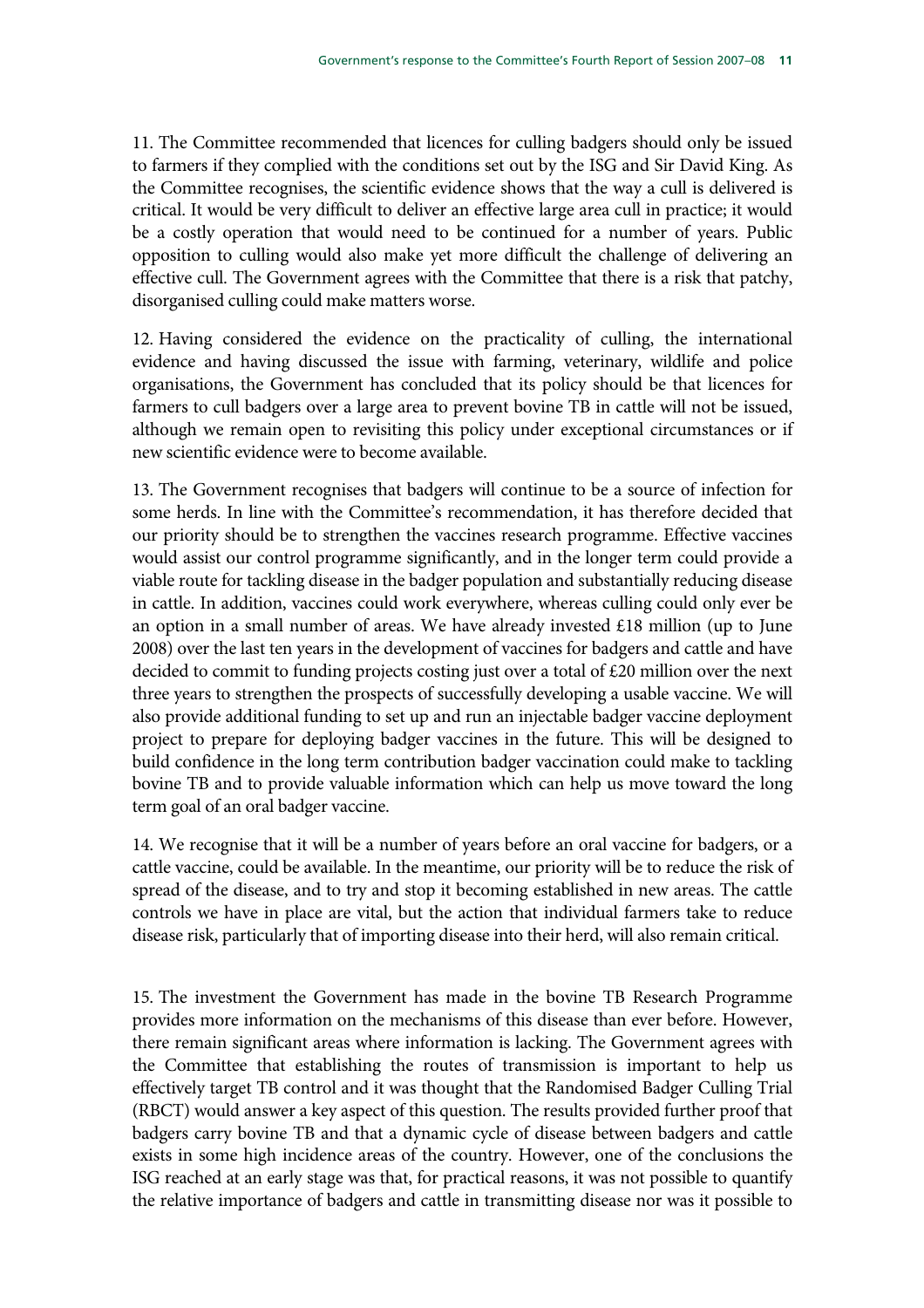definitively identify routes of transmission between cattle and badgers. The RBCT and the Defra-funded research programme indicate that answering this question conclusively is currently impossible. This means the risk based approach of the bovine TB strategy is vital because there are and will remain significant unknowns for the foreseeable future.

16. The debate over whether badger culling could form an effective part of our bovine TB strategy has run for many years. The Government has now reached a decision on badger culling, and we now need to move forward in tackling the disease. Disease control is not just a matter for the Government. Farmers have the primary interest in controlling the disease and they must be more closely involved in the decision making process. It would be possible to tighten TB surveillance and control measures in cattle still further, but such measures would come at a high cost. Whether they would be worthwhile is as much a question for industry as for Government and that is why we need to work in partnership with industry. We will therefore be establishing a Bovine TB Partnership Group with industry to agree the best way forward.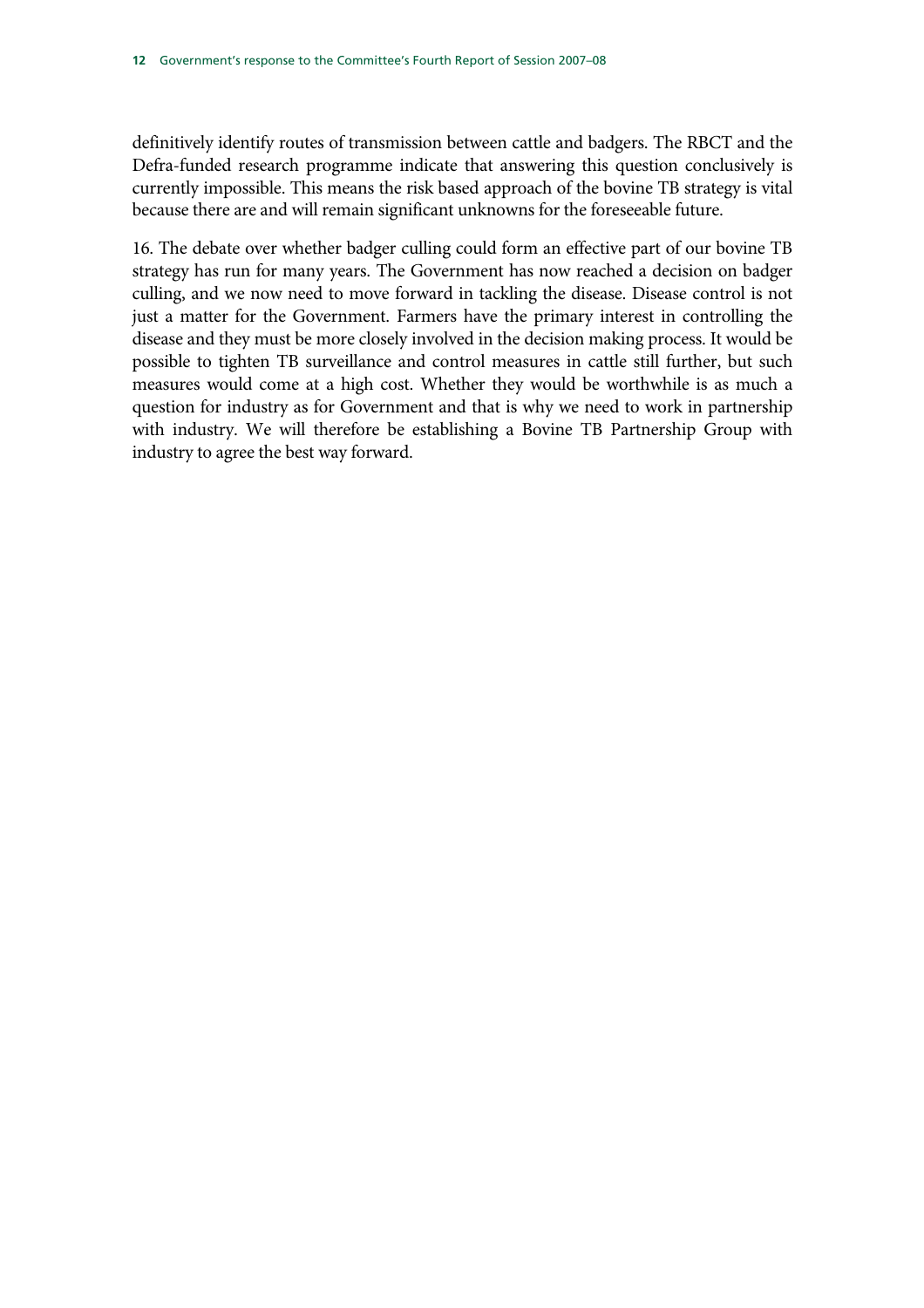# **The Government response to the Committee's conclusions and recommendations**

# *Strategy to tackle bovine TB*

**Government must adopt a multi-faceted approach to tackling the disease, targeting the disease in both wildlife and cattle, using all available methods that are backed by the findings of well-founded scientific research (paragraph 1368 ). Defra needs a welldefined policy on the control of bovine TB in cattle which will reduce the incidence of the disease (paragraph 10).** 

17. The Government agrees and is committed to tackling bovine TB, using all available methods which are practical, cost-effective, and which can reasonably be expected to have a positive effect on reducing and controlling disease incidence. We have a strong package of cattle measures in place to reduce spread and incidence of disease, with regular and targeted skin testing of cattle, monitoring of TB at slaughter of cattle from non-restricted herds, zero tolerance of overdue tests, pre-movement testing and targeted use of the gamma interferon test. For wildlife we have decided that culling badgers is not a tool which should be available based on a wide range of evidence, including the Randomised Badger Culling Trial.

18. We agree we need to look closely at how our current strategy might be improved. However, decisions on how we move forward and enhance the disease control framework cannot be taken by Government alone. As with other areas of animal health policy, we want to share responsibility for decision taking with farmers—working together to take future decisions about bovine TB control measures. There are some tough choices to make, such as on whether cattle controls might be tightened, and important work to take forward on vaccination. We are keen to start this work as soon as possible.

19. In taking forward discussions on future bovine TB control options, Government and industry will be able to draw on an extensive evidence base. However, as both the Committee and the ISG have concluded, there remains a great deal of uncertainty around many aspects of bovine TB, including routes and rates of transmission, between cattle and between badgers and cattle. It may never be possible to have a perfect picture of the epidemiology of bovine TB, and the focus must therefore be to reduce the risk of disease spread based on basic principles of disease control and current knowledge. We continue to look for new disease control tools by investing in research into various aspects of bovine TB in cattle, badgers and other species, in order to inform evidence-based policy making. The most significant investment the Government is making is into the continued development of vaccines for badgers and cattle.

### **Government must make a decision on what its strategic objectives in relation to the disease are (paragraph 22).**

20. The objectives of England's bovine TB control programme were laid out in the 2005 strategy document *Government strategic framework for the sustainable control of bovine* 

<sup>8</sup> Paragraphs refer to the House of Commons EFRA Select Committee Report on *Badgers and cattle TB: the final report of the Independent Scientific Group on Cattle TB* published on 27 February 2008.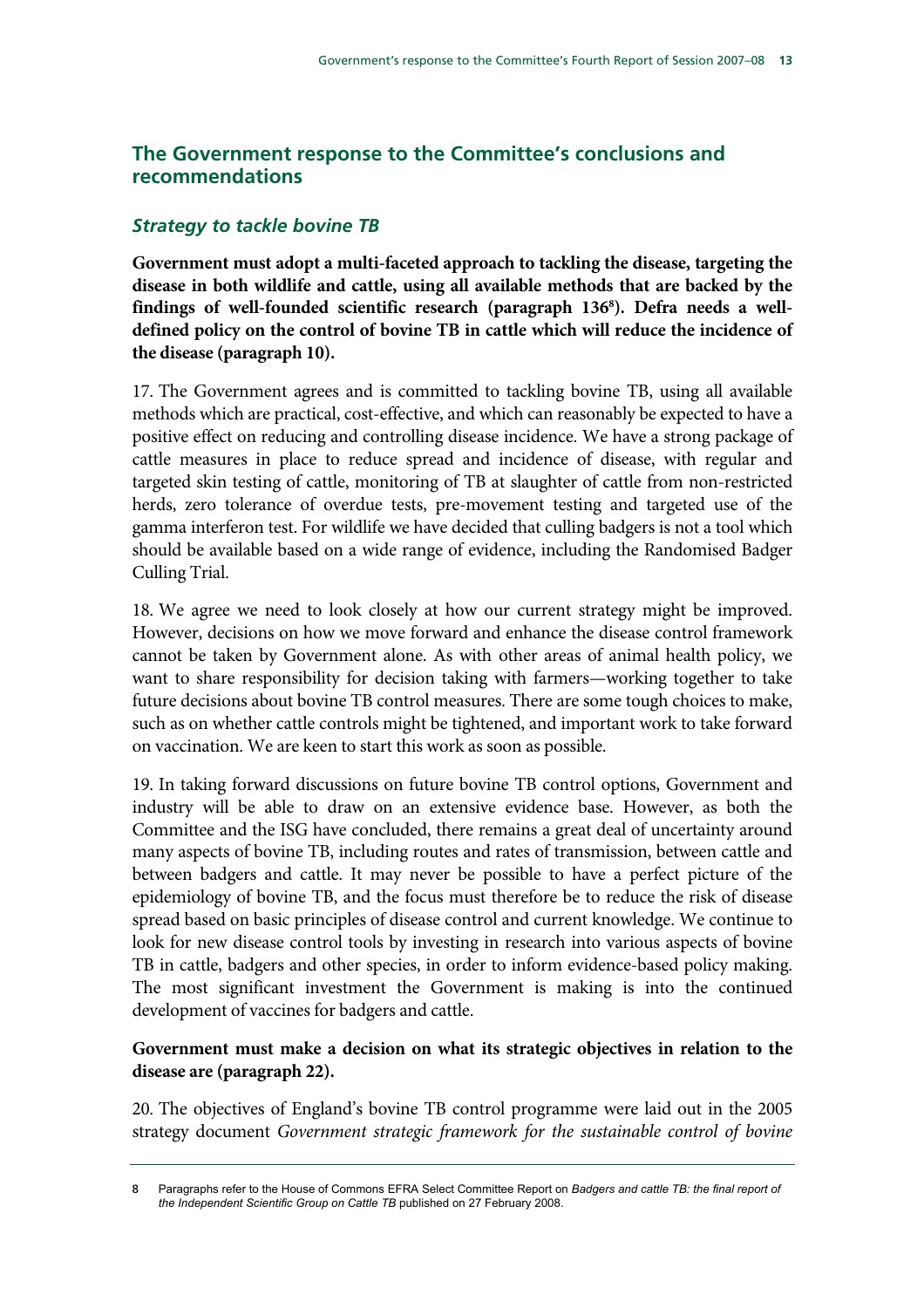*tuberculosis in Great Britain.* The priority of the bovine TB strategy remains to reduce the spread of the disease, and prevent it becoming established in new areas. We remain committed to trying to reduce disease incidence in areas where TB is endemic, but recognise that there are limited tools available at the moment for reducing the risk of infection from badgers. We will therefore want to use the new Bovine TB Partnership Group to discuss with industry representatives what additional measures might be taken both to reduce the risk of disease spread and to tackle disease in areas where bovine TB is endemic. We will also want to explore what practical steps could assist farmers in managing the impact of living under disease restrictions, for example by providing incentives for biosecurity or making it easier for farmers to market their cattle.

### **The policy options recommended by this report will involve increased expenditure for the Government, but the Government must spend now to save greater expenditure in the future (paragraph 125).**

21. We are already investing now to save in the future, and are committing to a significant increase in this investment over the rest of this CSR period and beyond. We have already invested £18 million over the last 10 years (up to June 2008) in research to develop vaccines for badgers and cattle which, if successful, will provide a viable route for making significant inroads into the disease in both cattle and badgers, in the long term. We will therefore commit to spending a further  $£20$  million on vaccine development over the next three years to improve the prospects of successfully developing usable vaccines. Our assessments suggest there is a good chance that this investment will be justified by future savings in expenditure. We will also provide additional funding to set up and run an injectable badger vaccine deployment project to prepare for deploying badger vaccines in the future. We will work closely with stakeholders and researchers to shape the project and maximise its chances of success.

22. We have also increased our spending on cattle testing to try to identify and remove disease, including through our investment in extension of the use of gamma interferon testing. Increased cattle testing can be expected to have a positive effect on disease incidence, which we anticipate would result in a saving for the taxpayer in the future.

23. While increasing funding to try and better control the disease could seem an attractive option, Government must be realistic: there is a point at which such measures cease to be good value for the taxpayer, the farming industry, or for disease control and it is far from clear whether considerable additional investment in bovine TB control would deliver benefits that justified the expense. This will be a key issue for the new bovine TB Partnership Group to consider, together with the question of who should meet the cost of any new measures.

### *Cattle based measures*

**Defra should initiate a cost-benefit analysis of the options based on cattle controls recommended by the ISG in order to inform its decision on future policy on cattle TB (paragraph 116).** 

24. The ISG made a number of recommendations about cattle control measures that could have a positive effect on bovine TB incidence, but without offering any indication as to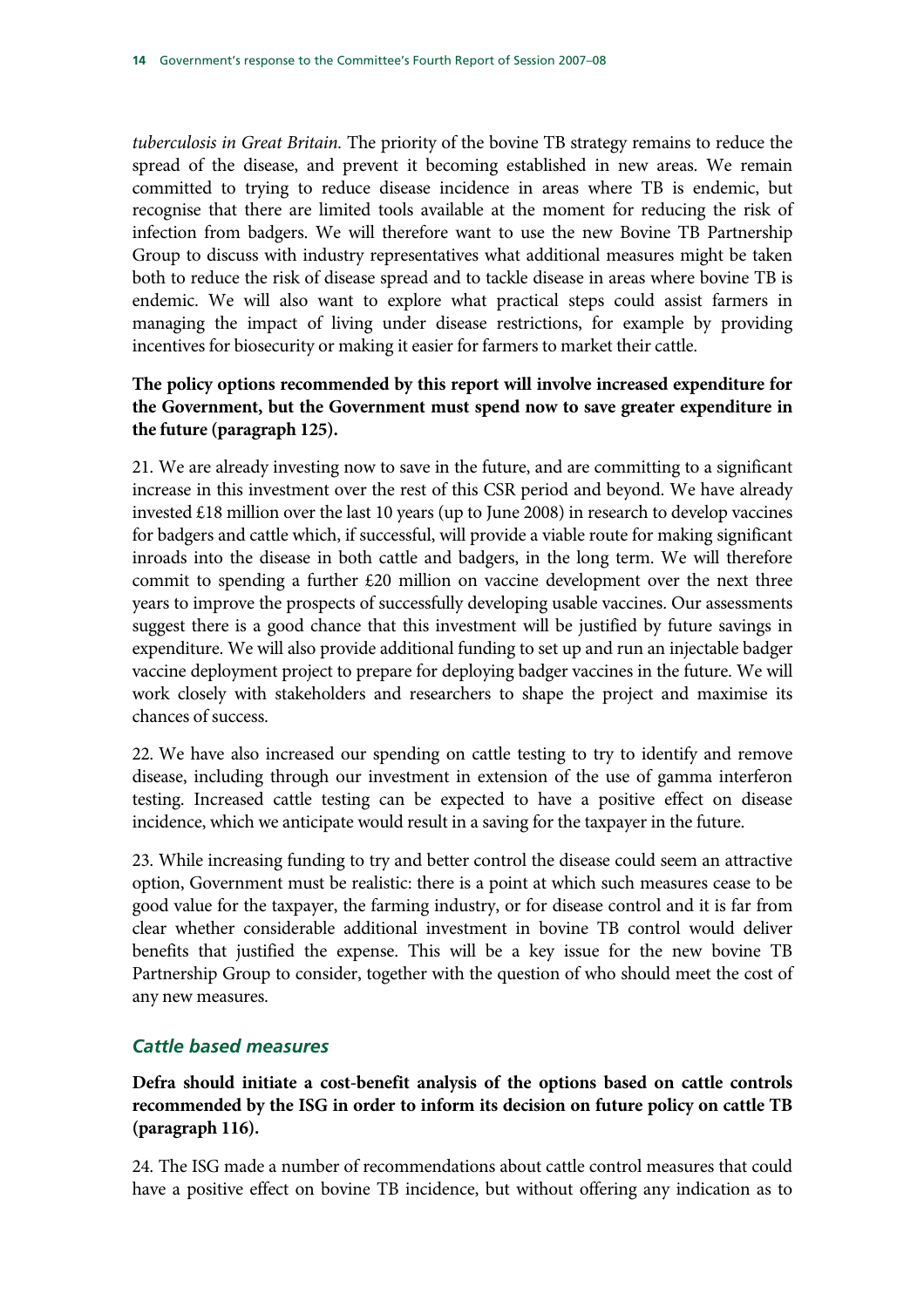whether these measures would be cost effective to the taxpayer or to farmers. Initial cost benefit analysis of increasing the frequency of cattle testing or making more extensive use of the gamma interferon test suggests that they would come at a high cost with limited benefits—and so would be difficult to justify in terms of Government expenditure. Decisions about the value of such measures, and how they might be funded, are as much, if not more, a question for industry as for Government and will need to be discussed by the Bovine TB Partnership Group. We agree that cost-benefit analysis or other appropriate economic assessment is important for informing these decisions.

## **It is important that research continues to fill the gaps in the scientific knowledge on bovine TB identified by the ISG and others and Defra must ensure that funding for this research is found. In particular, the Government must decide in the next 6 months whether further research on establishing exact means of transmission is necessary (paragraph 117)**.

25. The Government has invested over £109 million over the past 10 years in research, including the Randomised Badger Culling Trial, and the research budget for the next three years is approximately £26 million. The gaps in the scientific knowledge identified by the ISG and others have been carefully considered and prioritised against policy needs. These are used as the basis for conducting open competitions for commissioning research published in the annual Defra Research Requirement documents. This will continue, and the newly formed independent bovine TB Scientific Advisory Body will also play a role in this process.

26. We now have enough evidence to decide that further research is unlikely to yield conclusive answers on the exact means of transmission between cattle and badgers; however, we will continue to consider new ideas. The RBCT has demonstrated that it is not possible to quantify the possible routes of transmission and although there is evidence that transmission to cattle is primarily through the respiratory route, the pathology of bovine TB in badgers, cattle and other species suggests indirect infection of cattle through badger excreta is a considerable risk. The relative importance of the routes of infection will therefore remain an unknown, and it should be assumed for control purposes that both direct and indirect transmission of TB between badgers and cattle may occur in farm buildings and at pasture. Our bovine TB control strategy mitigates the risks around the uncertainty concerning exact routes of transmission by seeking to ensure that, in relation to as many routes of transmission as possible, disease spread is minimised.

## **TB SAB should be given clearly defined roles in how it should provide advice to the Government (paragraph 134)**.

27. Defra's Bovine TB Science Advisory Body does have a clear role and a structure is already in place for organising its provision of advice to the Government. This has been developed on the basis of advice from Defra's Scientific Advisory Committee. The Bovine TB Science Advisory Body was established in January 2008 to provide expert oversight of Defra-funded bovine TB research, identify gaps in its evidence base and to provide independent advice on the strategic direction of, and priorities for, all Defra-funded bovine TB-related research. It is not within the Body's remit to advise on questions of policy, nor inform and monitor the effects of policy decisions.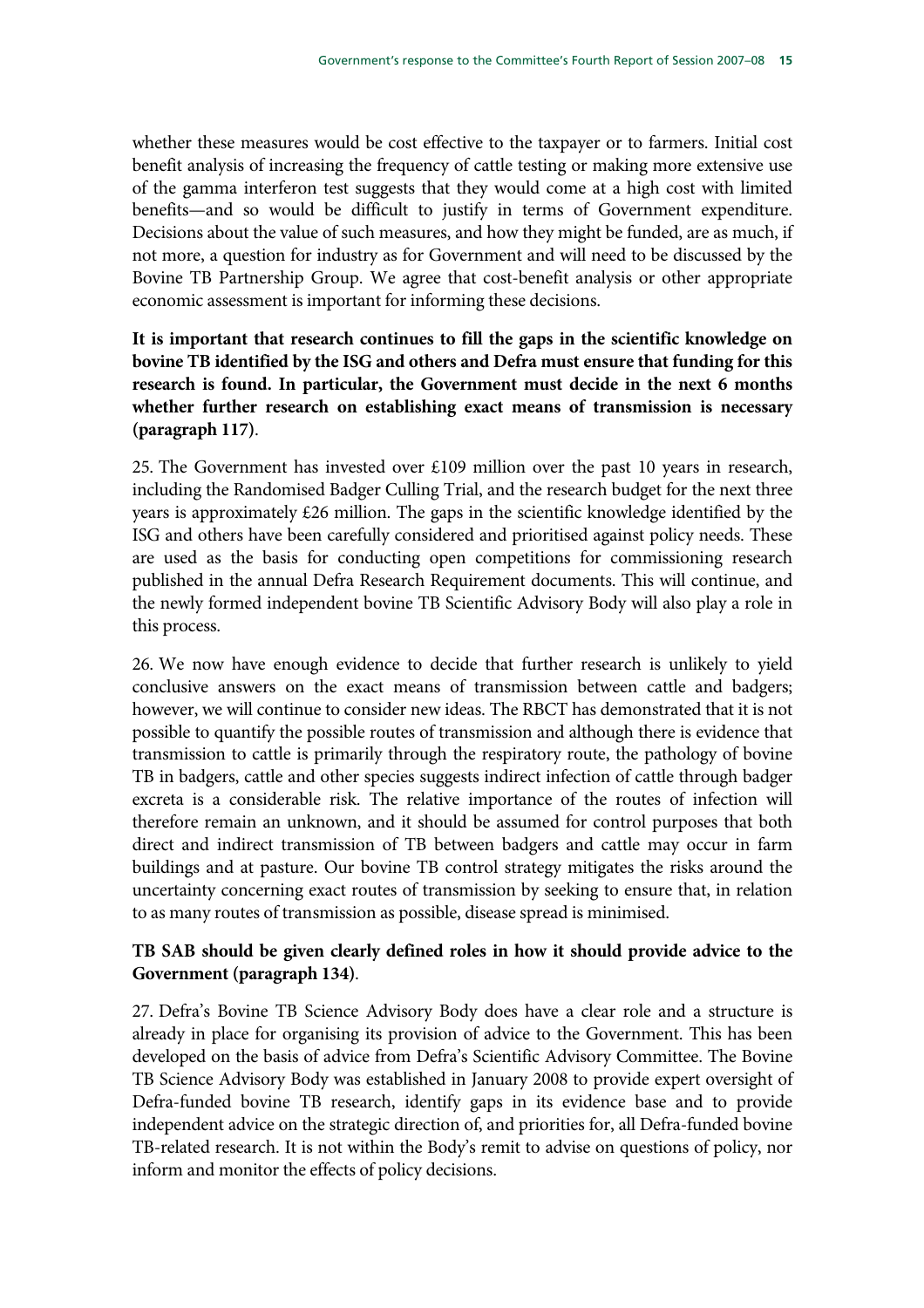28. The Bovine TB Science Advisory Body has four working subgroups focusing on specific areas of Defra's bovine TB research portfolio: vaccines; epidemiology and wildlife risks; diagnostics; and economics and social science. The Chairman of the Bovine TB Science Advisory Body, Professor Quintin McKellar, will take a strategic overview of the activity of the sub-groups and identify any gaps in their coverage. The Body reports to Defra's Chief Veterinary Officer and Chief Scientific Adviser.

### **Defra should discuss the introduction of post-movement testing in respect of cattle moved from high risk areas to low risk areas with the farming industry, veterinary experts and Animal Health (paragraph 143).**

29. The Government advises farmers to take all responsible precautions to prevent introduction of infected animals into their herds. Pre-movement skin testing combined with post-movement testing would provide greater protection from bovine TB than premovement testing alone. We continue to advise farmers to post-movement test animals on a voluntary basis, as best practice in protecting the health of their herd.

30. The option of introducing compulsory post-movement testing was considered as part of the strategy consultation in 2004. However, it was decided not to go ahead with postmovement testing at that stage. Analysis showed that post-movement testing cattle moving into a 3 or 4 yearly testing herd in England and Wales, in addition to pre-movement testing as currently implemented, would give the greatest disease control of the options assessed but at the highest cost. That approach was shown to have a lower net benefit than premovement testing as currently implemented. Based on the information then available, the addition of post-movement testing was estimated to prevent a further 70 bovine TB incidents per year at a cost of about £50,000 each, which appeared to be high in relation to the benefits.

31. Nonetheless, the Government agrees with the Committee that it would be worth revisiting this decision, but would want to do so as part of the discussion in the Bovine TB Partnership Group of future control options.

### **An assessment should be made of the performance and functionality of the current National Cattle Tracing System (paragraph 143).**

32. In England, the British Cattle Movement Service (BCMS) is responsible for keeping records of all cattle movements through its Cattle Tracing System, which is fit for purpose. Vetnet is the current IT system used by Animal Health to keep records of bovine TB testing and control measures, and it is to this that Lord Rooker referred (q538, transcript of 10 December 2008) when giving evidence to the Committee, rather than to the BCMS Cattle Tracing System.

33. Animal Health is responsible for the administration of the bovine TB control programme, and has recognised the problems associated with having several separate outdated systems to deliver the programme, which include Vetnet and TBIS. As part of their Business Reform Programme they are introducing a new, more cohesive IT system which will fulfil the functions currently performed by several different systems. The first version of this new system ('SAM') will be rolled out shortly, with bovine TB functionality introduced at a later date.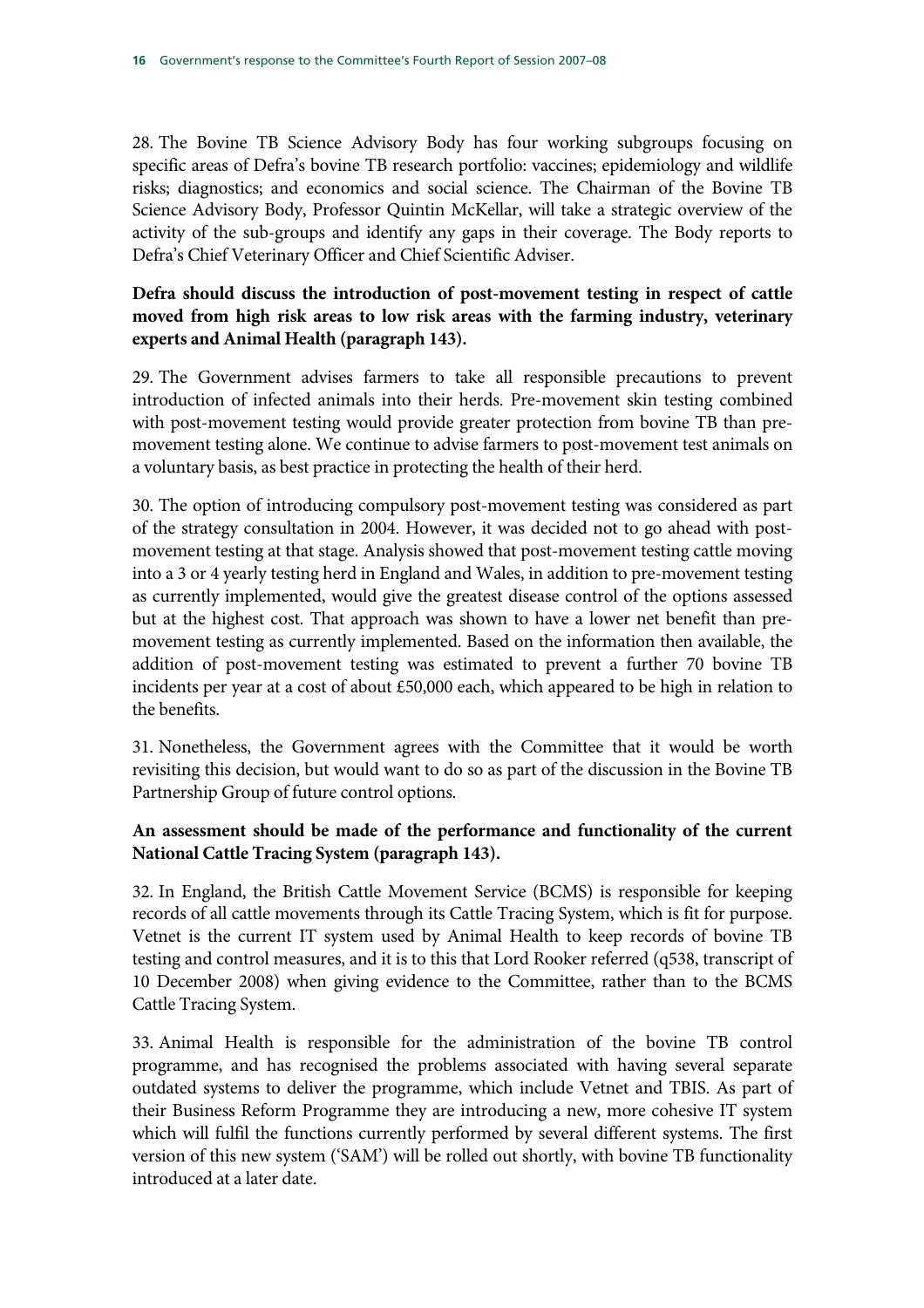34. The systems used in England for recording cattle movements and other information relevant to managing bovine TB breakdowns are not directly comparable with the APHIS cattle tracing system operating in Northern Ireland.

### **The gamma interferon test should be strategically directed in both routine and premovement testing (Paragraph 143).**

# **Defra must examine carefully the benefits of the introduction of the parallel use of gamma interferon testing alongside the tuberculin skin test. (paragraph 193).**

35. The Government recognises that the gamma interferon test (a laboratory-based blood test) is a valuable additional tool for detecting and controlling bovine TB, and this is why more gamma interferon tests are carried out in Great Britain every year than in any other country in the world. Research shows that the skin and gamma interferon tests identify different populations of infected animals – so maximum testing sensitivity is achieved when they are used together (parallel testing).

36. The current gamma interferon policy, adopted in 2006, increased the circumstances in which the test is used, and was designed to target the test where it would yield the highest benefits. The decision as to where to focus its use also reflected the high cost of the test, and practical constraints such as laboratory capacity and the need for blood samples to reach the laboratory in a viable condition within 24 hours of being taken. The test is currently used in the following circumstances, and targeted on those herds where reactors have already been identified by a parallel skin test, and disease has been confirmed at postmortem inspection or through culture:

- all confirmed new incidents in 3 or 4 yearly tested herds, including those that fail to resolve through repeated skin testing or where complete or partial de-population is contemplated;
- confirmed bovine TB incidents that have failed to resolve through repeated skin testing or where complete or partial de-population is contemplated;
- at the first inconclusive reactor (IR) retest in unresolved IRs in herds in 1 and 2 yearly tested herds.

37. Between 23 October 2006 and 30 April 2008, this approach identified 3651 reactors in England. These gamma interferon test reactors were likely to be infected with bovine TB, but had failed to produce a reaction to an earlier (or contemporaneous) tuberculin skin test.

38. During development of the gamma interferon policy, consideration was given to whether it should be used in pre- and/or post-movement testing. However, practical, legal and cost issues have ruled this option out for the present. Currently, blood samples for gamma interferon testing are only taken by Animal Health staff because of the complicated logistics of despatching these samples quickly to the laboratory in temperature-controlled, specialist packaging. Pre- and post-movement tests are carried out by private vets and it is not currently practical to extend the system so as to allow them to take samples for gamma interferon testing. There would also be significant cost implications. Pre- and postmovement testing is paid for by farmers, whereas gamma interferon testing is currently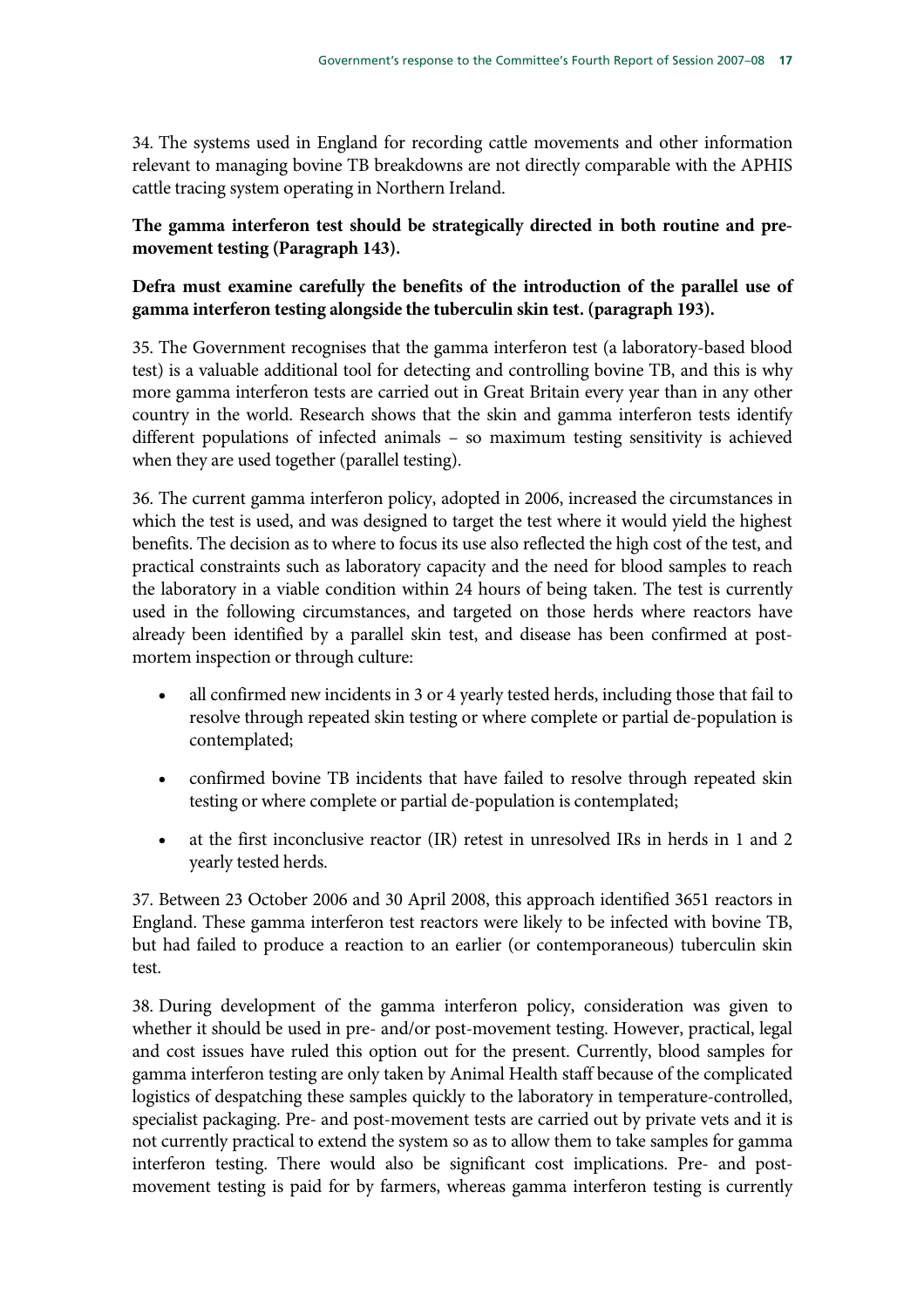funded by Government. Using the gamma interferon test for pre-movement testing is likely to cost significantly more per animal tested than the current cost using the skin test, a cost which would be borne by industry, who have little appetite for such a change. Although this approach could be expected to disclose more reactors, it is far from clear whether the benefits would justify the substantial costs.

39. The slightly lower specificity (its ability to differentiate between true and false positives) of the gamma interferon test (in relation to the skin test) might also result in significant farmer opposition if it was used as a surveillance test rather than, as at present, in herds where disease has already been identified. The gamma interferon test has a specificity of 97%, which although high, still carries a risk of producing three false positives per hundred animals tested. It is for these reasons that the gamma interferon test use is currently targeted in herds where infection has already been confirmed at post mortem examination and/or culture, or where the likelihood of the animal truly being infected with bovine TB is high (e.g. 2 time inconclusive reactors).

40. The tuberculin skin test is currently the only one approved by the EU as the primary diagnostic test for bovine TB i.e. to determine the disease status of cattle herds. The gamma interferon test is recognised by the EU, as an ancillary test. To routinely use the gamma interferon test in parallel with the skin test would bring with it significant difficulties and very high costs. An initial high-level cost-benefit analysis shows that routinely using the gamma interferon test as the primary diagnostic test for bovine TB is likely to produce small benefits when compared to the extremely high cost (possible benefits of around £125m over 20 years, with a cost of £1 billion over 20 years). Using the gamma interferon test routinely in parallel with the skin test would cost still more.

41. A review of the first full year of the use of the gamma interferon test since its roll-out in October 2006 is currently underway. The circumstances in which the gamma interferon test is used, including the Committee's recommendations and whether the test should be made available for private use, are being considered as part of this work. Further roll-out of its use in the future will depend on a number of factors including availability of resources, testing/laboratory capacity, the effectiveness of the policy and the level of stakeholder buyin to the test.

42. Government will continue to work to increase understanding of the gamma interferon test and build confidence in the role it can play in tackling disease.

### **Defra must examine carefully the benefits of increasing the frequency of testing (paragraph 193).**

43. Increasing the frequency of bovine TB testing in some areas was recommended by the ISG. However, doing this would have significant financial and practical implications—an initial cost-benefit analysis does not suggest that the case for this sort of change is strong. Increased testing would result in more animals slaughtered and, as the Committee acknowledges, this would also increase the cost of compensation for the taxpayer. Our current approach to determining the minimum levels of routine testing for cattle herds is risk-based and consistent with the requirements of EU Council Directive 64/432/EEC. Parish Testing Intervals reflect the local level of bovine TB prevalence, and are reviewed each year to take account of any change in the disease situation. An increase in the levels of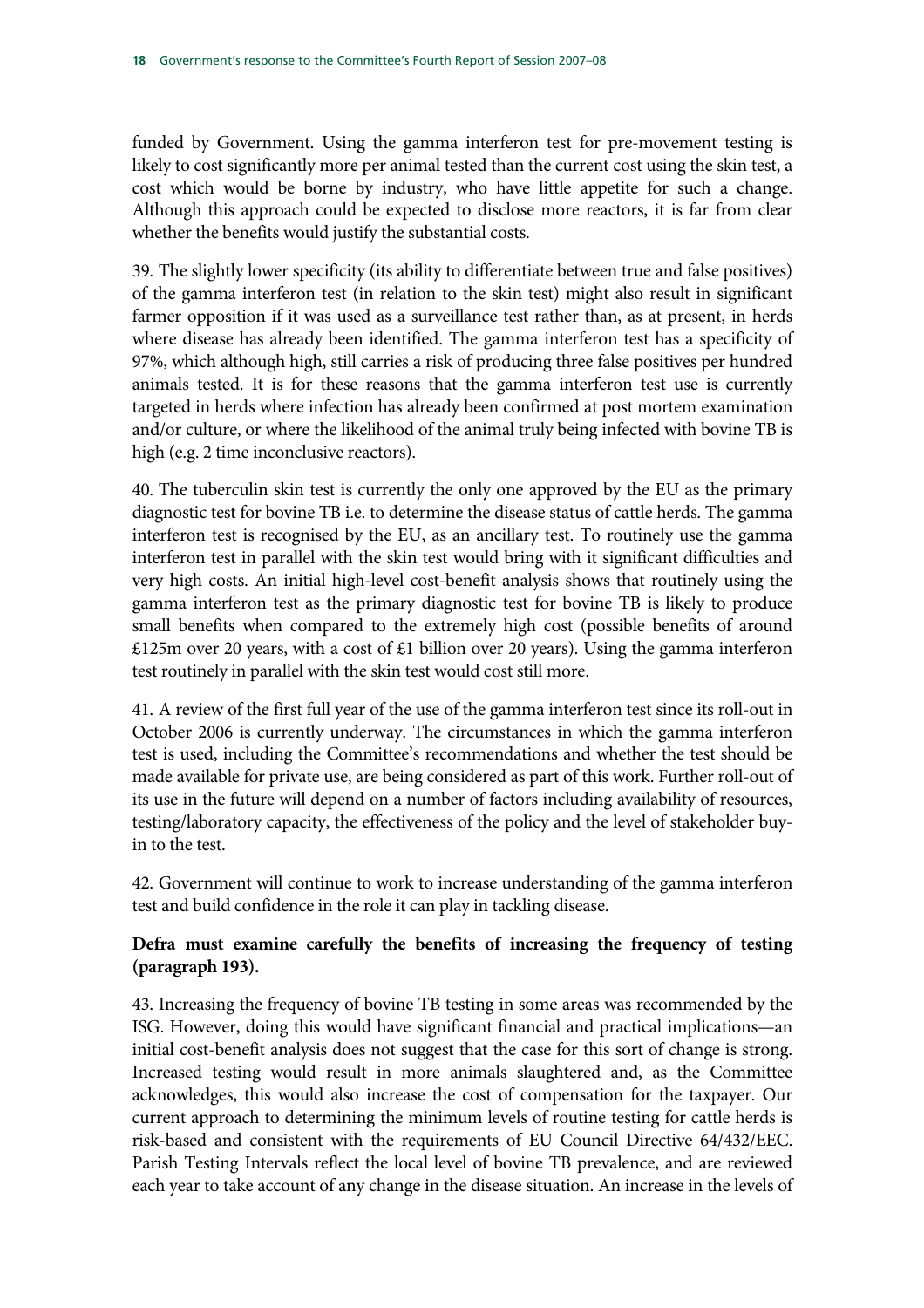disease in an area triggers more frequent testing. Divisional Veterinary Managers (Animal Health) are already empowered to increase testing if local circumstances indicate that such action is required.

44. The current approach is risk-based and, as already discussed, any changes to the current package of cattle controls would only be considered if supported by industry. This will be another issue that will be on the agenda for the Bovine TB Partnership Group.

#### **Defra must continue to support research into evaluating the effects of employing different animal husbandry measures on farms. Defra should adopt a more pro-active approach using vets based in local communities creating biosecurity "partnerships" with farmers (paragraph 166).**

45. The Government recognises the role good husbandry and biosecurity measures can play in reducing the risk of a herd experiencing a bovine TB breakdown. In 2006–2007 the Bovine TB Husbandry Working Group reviewed the available evidence and provided farmers and vets with practical, evidence-based information to help them make informed decisions. However, as the Committee recognises in its report, the relative lack of knowledge on the exact method of transmission of disease from badgers to cattle means that it is difficult to determine the effectiveness of biosecurity and husbandry measures. The mechanisms of cattle-to-cattle disease spread are better known, and the surveillance and slaughter programme which Defra and Animal Health enforce includes biosecurity measures to reduce this risk, for example compulsory isolation of reactors, pre-movement testing and the disinfection of buildings used to house reactors.

46. An analysis of farm-level herd breakdown risk factors for bovine TB was conducted by the ISG during the course of the RBCT. They concluded that it is not possible to identify single factors that increase the chance of a herd suffering a bovine TB breakdown. It is therefore not possible to recommend a single measure that farmers could take to mitigate these risks, but by introducing a number of measures and following best-practice advice the cumulative effect may result in a reduction of bovine TB incidence.

47. The Government continues to fund research into the feasibility of practical husbandry measures reducing the disease risk posed by badgers to cattle. Between 2003 and 2005 a husbandry project carried out by researchers at the Central Science Laboratory (CSL) (project SE3029: An investigation of potential badger/cattle interactions and how cattle husbandry methods may limit these, total cost £556,851) investigated badger-to-cattle contact in and around farm buildings and found that badgers did visit farmyards to a higher degree than was previously thought. Since November 2005 Defra has funded a follow-up project with CSL (project SE3119: An experiment to assess the cost-effectiveness of farm husbandry manipulations to reduce risks associated with farmyard contact between badgers and cattle, total cost £1,042,493), which is investigating practical adaptations which can be made to farm buildings and equipment such as feeders and gates in order to keep badgers out while not significantly interfering with the day-to-day running of the farm. This research will also include an analysis of the costs and benefits of the husbandry interventions tested. The results of this research are due in early 2010.

48. The Government recognises that many farmers currently have reservations about accepting its advice on issues such as husbandry. It is for this reason that the Bovine TB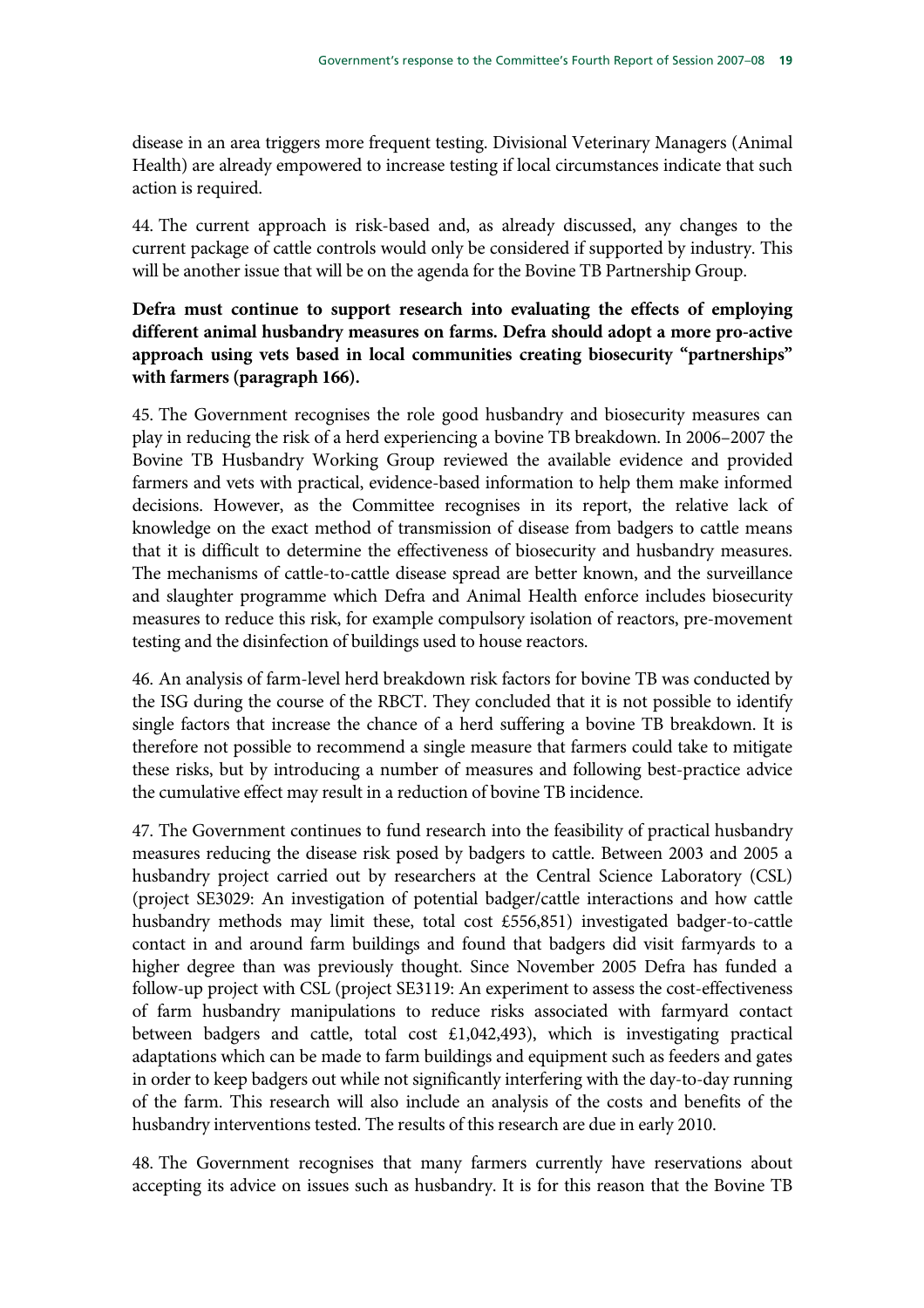Husbandry Working Group was established, to work with industry representatives and other interested groups to develop and distribute advice in which farmers would have confidence. We would also encourage industry bodies to continue to promote best practice husbandry and biosecurity measures to their members as a way in which they can reduce their chance of experiencing a bovine TB breakdown. The Bovine TB Partnership Group may wish to consider how we communicate biosecurity measures and how we could work together to assist parts of the farming sector in managing the impact of living in high risk areas. We would be prepared to consider making additional funding available to support such initiatives if the group puts forward a strong business case for doing so.

**49.** Defra works closely with the Welsh Assembly Government to combat bovine TB in both England and Wales. The Welsh Assembly Government was represented on the Bovine TB Husbandry Working Group and keeps us closely in touch with the progress of their Husbandry Intensive Treatment Area. We have not ruled out trialling a similar approach in England and are awaiting the outcome of this research with interest.

# **Defra should issue a culling licence to NFU applicants in the South West if they can satisfy conditions agreed by Sir David King and ISG, and put into a framework by Defra and NE (paragraph 181).**

50. As the Committee recognises, the scientific evidence shows that the way a cull is delivered is critical. It would be very difficult to deliver an effective large area cull in practice; it would be a costly operation that would need to be continued for a number of years. Public opposition to culling would increase the challenge of delivering an effective cull. The Government agrees with the Committee that there is a risk that patchy, disorganised culling could make matters worse. Having considered the evidence on the practicality of culling, and discussed the issue with farming, veterinary, wildlife and police organisations, the Government has concluded that its policy should be that licences for farmers to cull badgers over a large area to prevent bovine TB in cattle will not be issued. The Government does, however, remain open to revisiting this policy under exceptional circumstances or if new scientific evidence were to become available.

# **The Government must make the development of its vaccine strategy a priority in order to guide the scientists involved in the development of vaccines for cattle and badgers. There is a case for further funding for vaccine research on an 'invest to save' basis (paragraph 189).**

51. The Government agrees that effective vaccines could make an important contribution to its bovine TB control programme including by addressing the bovine TB reservoir in badgers, and will therefore commit increased funding to develop vaccines and prepare for their deployment. We fully endorse the Committee's recommendation of an "invest to save" approach.

52. We have a programme in place to explore the options for the use of vaccines with the scientists involved in their development, and with stakeholders. Vaccine development has been a priority for a number of years in line with the recommendations in the 1997 Krebs Report. We have invested £18 million over the past ten years in research and development on badger vaccines, cattle vaccines and associated diagnostic tests. We have now also decided to commit to spending a total of £20 million over this CSR period. The continued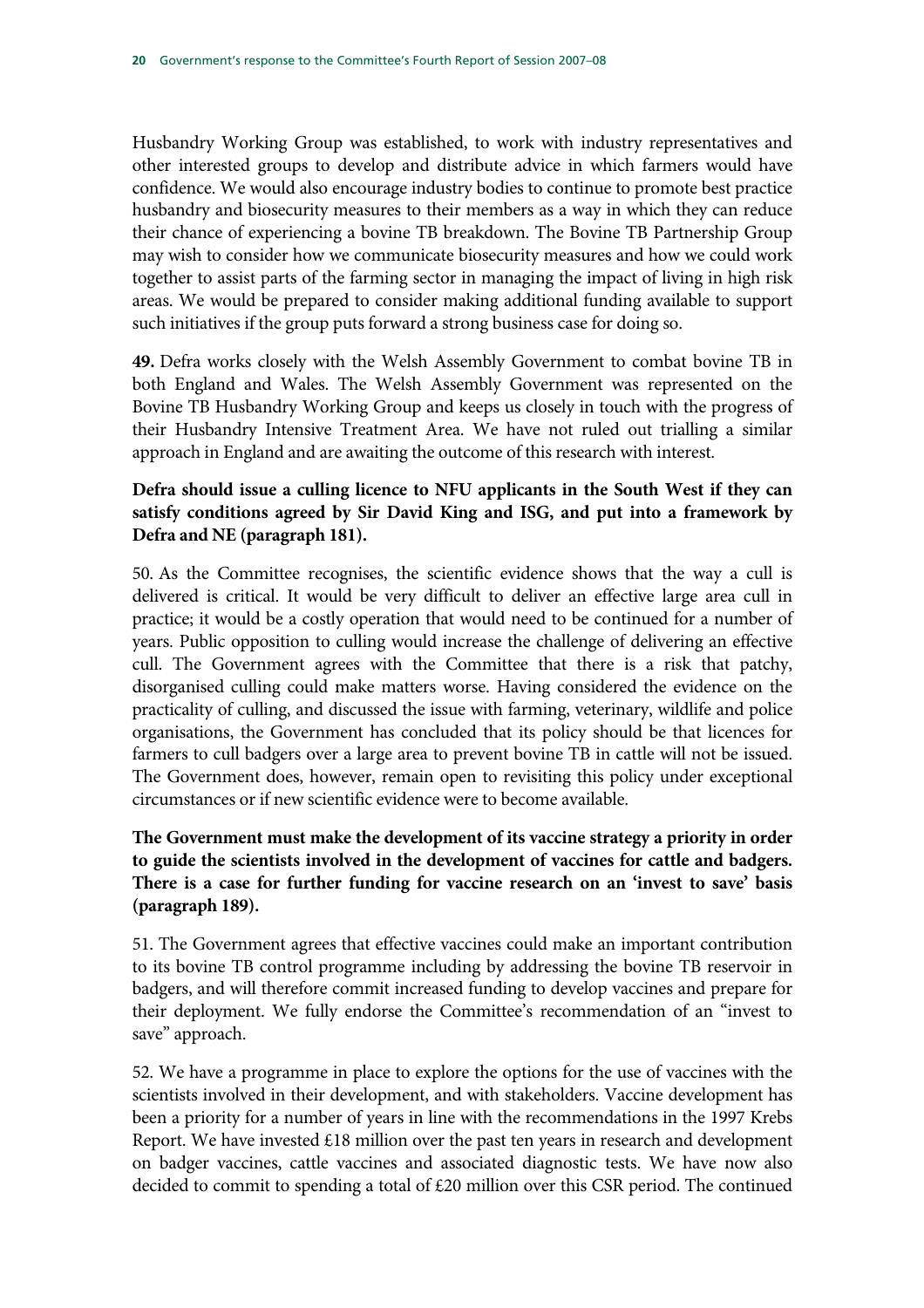and additional funding will help us further develop oral badger vaccines and investigate ways in which they could most effectively be deployed. It will also enable us to continue with the work on cattle BCG-based vaccines, developing tests to differentiate infected from vaccinated animals, evaluate the duration of sensitisation of cattle to the tuberculin skin test and boost work looking at non-sensitising vaccines for cattle.

53. We will also invest additional funding in setting up and running an injectable badger vaccine deployment project to prepare for deploying vaccines in the future. The injectable badger vaccine will be used in the deployment project with the aim of building stakeholder confidence in the long term contribution badger vaccination could make to tackling bovine TB, and to provide valuable information which can help us move towards the longer term goal of an oral badger vaccine. This will not be a rigorous scientific trial but a practical demonstration in collaboration with stakeholders and researchers on how a vaccine might be used, in order to gain confidence in the use of badger vaccination.

54. The Government is also working closely with researchers in Ireland and New Zealand to share any developments across the bovine TB community internationally and draw on worldwide expert advice. Bovine TB vaccine research is an extremely complex area but this integrated approach places us in the best possible position to share knowledge and target research funding appropriately.

55. A Vaccine Scoping Study Sub-Committee was set up by the Independent Scientific Group on Cattle TB (ISG) in 2001 to review progress and reported its advice on future research requirements to Ministers in 2003. Most of the recommendations from the Study have been taken forward by the Department and are overseen by a bovine TB Vaccine Programme Advisory Group composed of independent scientists and chaired by the Departmental TB Vaccine Programme Adviser, Professor Douglas Young, an internationally recognised expert in human TB vaccines from Imperial College.

56. There are a number of different ways in which vaccination could be used to tackle bovine TB in cattle and/or badgers, each with associated benefits and issues. At the core of these is the balance of costs versus benefits in terms of disease control, but there are also wider issues that need to be taken into account and balanced such as acceptability, practicality, trade issues and legal constraints. Government has been working closely with scientists and stakeholders to consider these issues and develop a strategy for the potential use of vaccines for bovine TB by:

- ascertaining whether the benefits of vaccines will be sufficient to ensure uptake and justify their use when balanced with the costs associated with developing and using them;
- identifying any barriers to the potential use of vaccines that need to be overcome e.g. any legal restrictions; and
- understanding the properties required of the vaccines to influence further development.

57. This work has shown that vaccines can potentially make a contribution to the control of bovine TB as part of a wider package of controls. However, it has identified a number of significant issues both scientific and policy which will need to be addressed. The options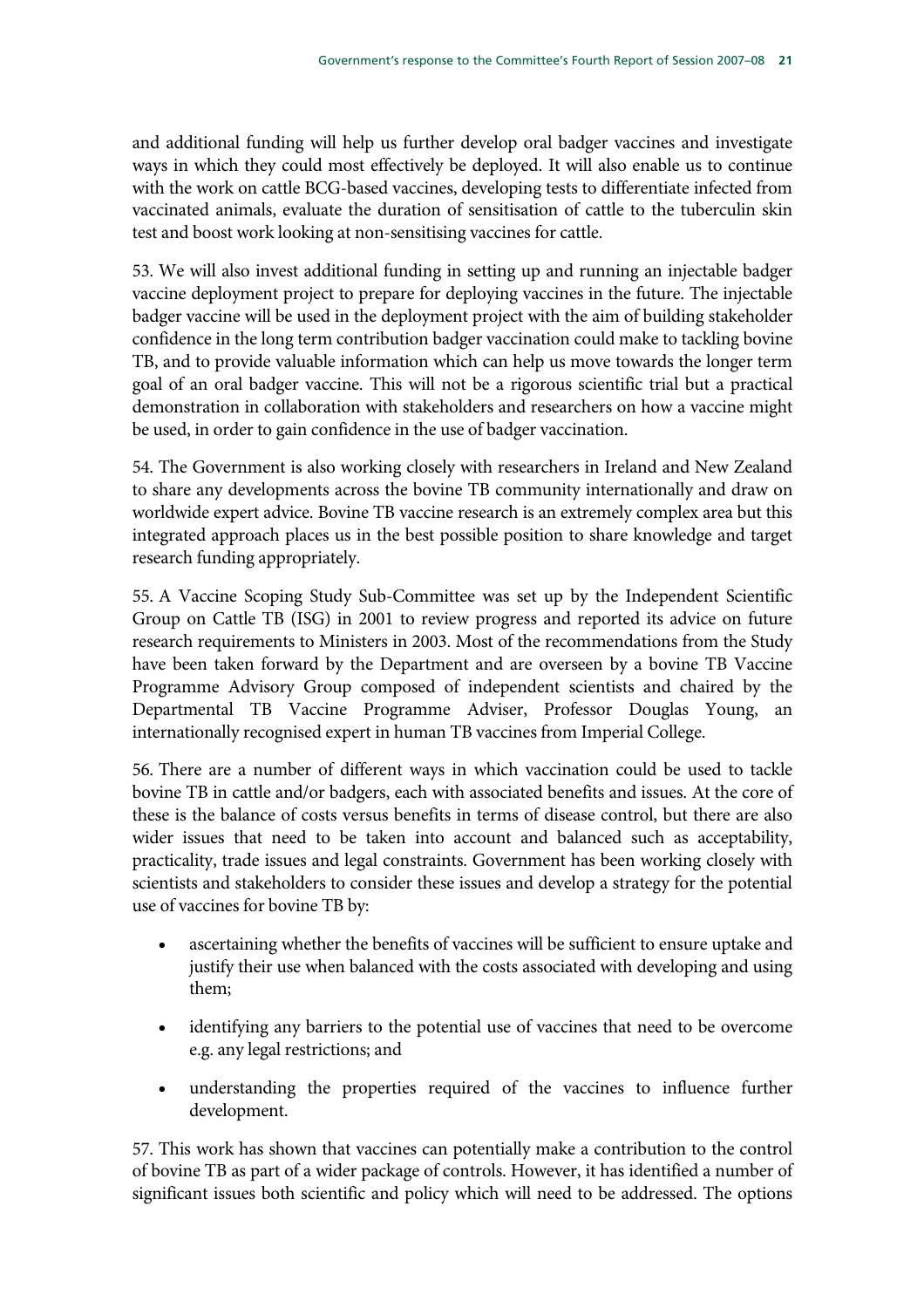and issues have been summarised in two papers, one considering cattle vaccines and the other badger vaccines. Both have been endorsed by industry and stakeholder groups as a sound basis for moving the vaccines programme forward. The papers are available online at http://www.defra.gov.uk/animalh/tb/vaccination/index.htm.

58. Vaccination is a long term policy option. Research by its nature takes time and a successful outcome cannot be guaranteed. Taking into account the scientific, policy and legal issues, oral badger vaccines are unlikely to be available before 2014 and cattle vaccines not before 2015. A licensed injectable badger vaccine may be available by 2010 and although unlikely to be practical for widespread its small scale use in the deployment project is important to understand what may be possible with an oral badger vaccine.

## **Defra needs a clearly defined compensation policy for dealing with TB in species other than cattle (e.g. llamas) (paragraph 35).**

59. The Government recognises the need to develop a formal policy on bovine TB in species other than cattle, such as llamas. An interim compensation policy is currently in place, with compensation of £750 to be paid for each camelid reactor slaughtered. We are currently considering our wider policy on bovine TB in species such as camelids, arrangements for the test and slaughter of infected animals, and whether, and if so how, to provide compensation for them. There have been discussions with the camelid industry to ensure the review is informed by industry concerns.

# **Defra must review the current table valuation system for compensation of cattle (and other farmed animals) slaughtered for cattle TB. It is currently unfair to farmers of pedigree animals (paragraph 191).**

60. The Government does not agree that the current table valuation system is unfair to owners of pedigree cattle. The decision to introduce table valuations for both pedigree and commercial categories of cattle in February 2006 was not taken lightly, but the large body of evidence that the previous compensation system (based on individual valuations) resulted in significant and widespread over-compensation could not be ignored. The current arrangement provides better protection for the taxpayer, and provides significant compensation given that bovine TB reactor cattle are, in commercial terms, only worth salvage value.

61. We recognise that table valuations are unpopular with some cattle farmers, and we would emphasise that:

- table valuations are an entirely objective way of determining compensation;
- a large amount of sales data is collected to support table values (i.e. for around 1.25 million cattle a year) from a large number and wide range of sources;
- table values are only used if sufficient data has been collected. The decision as to what constitutes 'sufficient' data is based on an annual objective analysis (by statisticians) of the variability of sales data within each category; and
- table valuations are not new they have been used previously in GB and are currently used (for bovine TB purposes) in other parts of the world.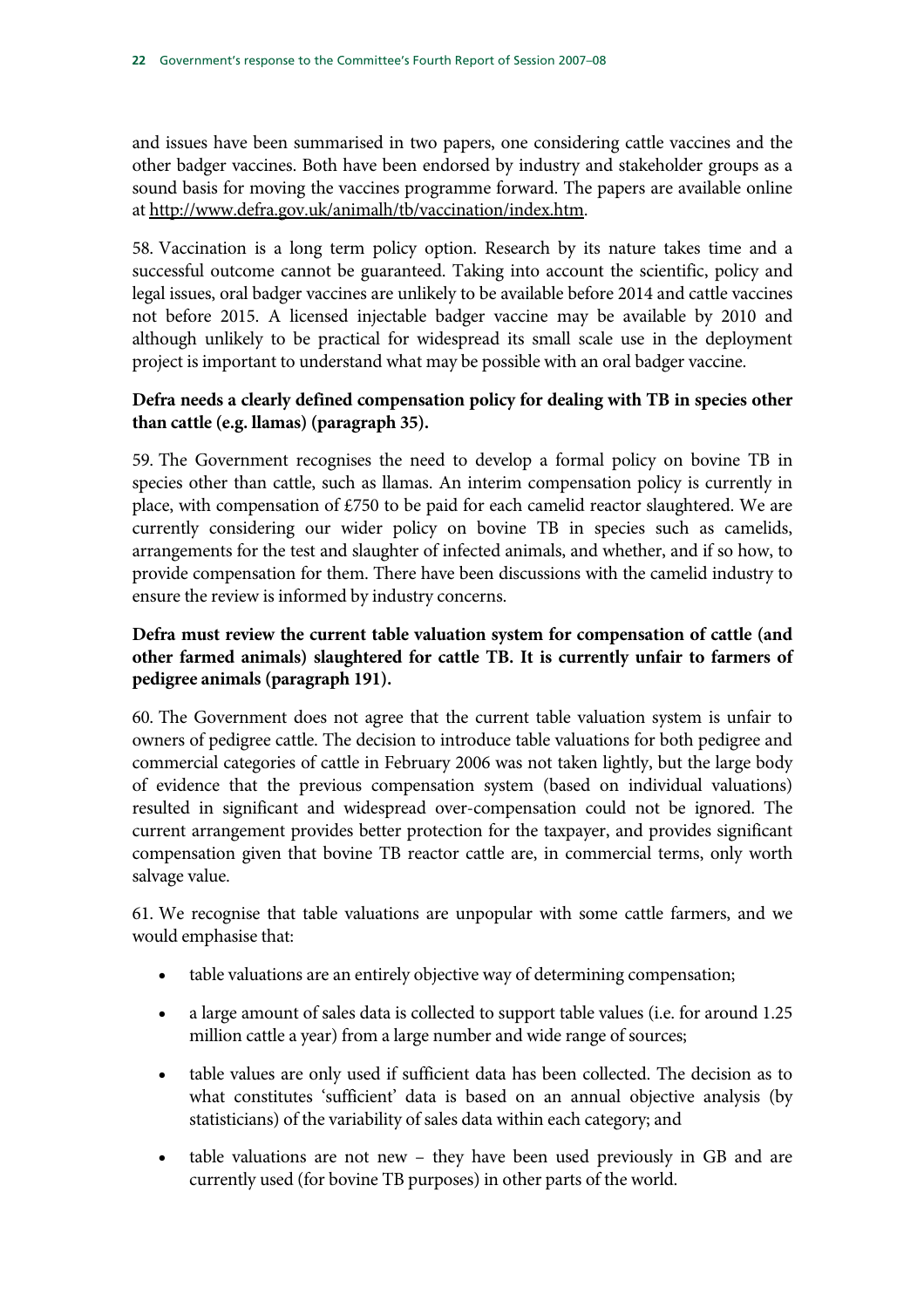62. The Government has not ruled out the possibility of making changes to the table valuation system but our view remains that any such changes must be fully and objectively justified and must also protect the interests of all parties – including the taxpayer.

63. The Committee will be aware that the NFU have supported a judicial review of the table valuation system and that we are currently awaiting the Court's judgement.

# **We would encourage a dialogue to continue between the former members of the ISG and the new Government Chief Scientific Adviser (paragraph 75).**

64. Sir David King was asked to provide the Secretary of State for Defra with an independent assessment of the scientific evidence relating to badgers and bovine TB in cattle. He therefore sought advice from experts who had not been involved in the ISG report. As his report was to the Secretary of State, Sir David gave him an opportunity to consider the report before making it more widely available. Sir David and former members of the ISG met subsequently and reached agreement on the measures that would be needed if badger culling were to have an overall beneficial effect on levels of bovine TB in cattle.

65. The new Government Chief Scientific Adviser, Professor Beddington, has also spoken to Professor John Bourne, who confirmed the points of agreement. Given this agreement, no further dialogue is planned between Professor Beddington and former members of the ISG. However, Professor Bob Watson, Defra's Chief Scientific Adviser, will continue his interest in bovine TB and involve other experts as necessary.

Department for Environment, Food and Rural Affairs

4 July 2008